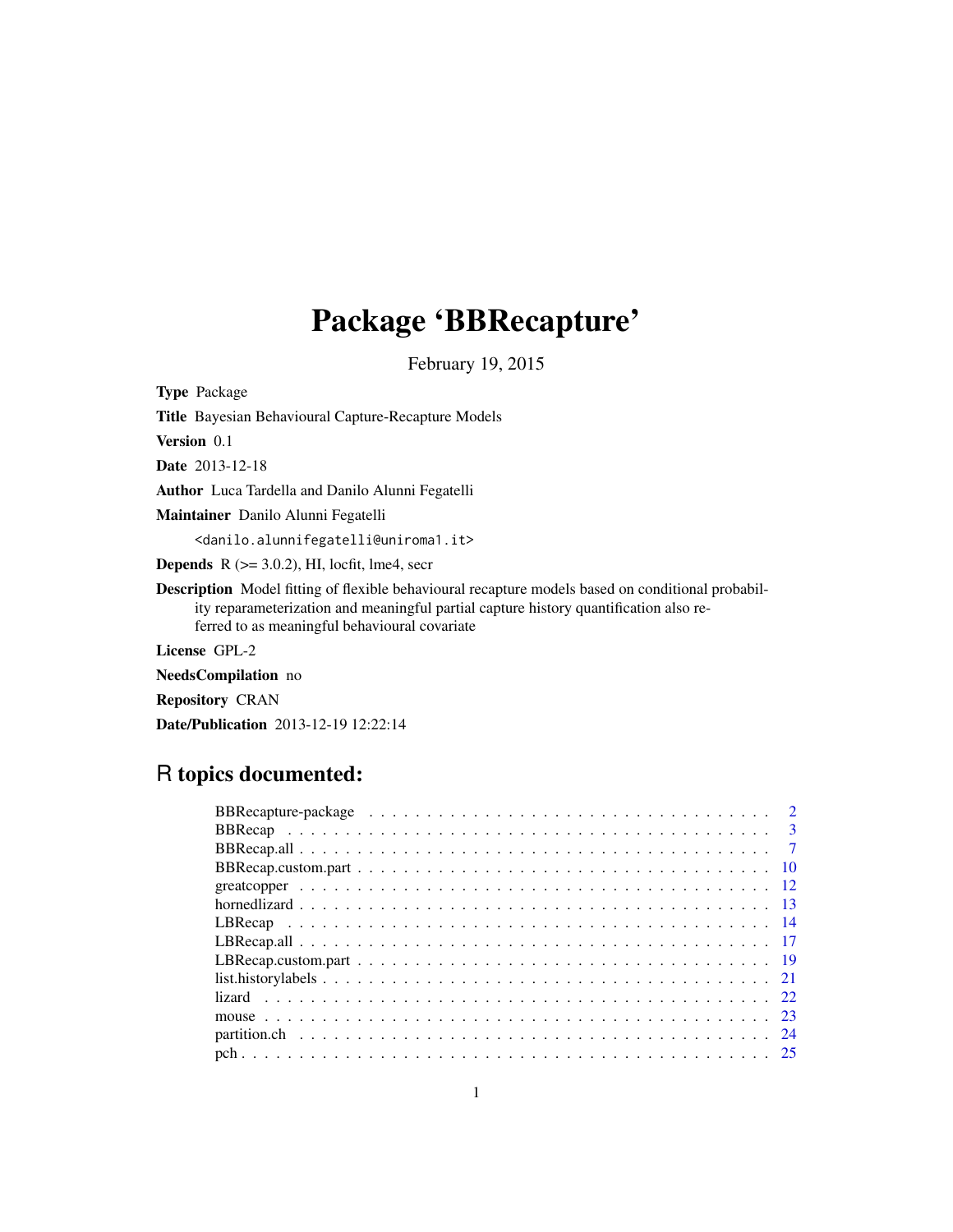<span id="page-1-0"></span>

| Index |  |  |  |  |  |  |  |  |  |  |  |  |  |  |  |  |  |  |  |
|-------|--|--|--|--|--|--|--|--|--|--|--|--|--|--|--|--|--|--|--|

BBRecapture-package *Bayesian Behavioural Capture-Recapture Models*

#### Description

Model fitting of flexible behavioural recapture models based on conditional probability reparameterization and meaningful partial capture history quantification also referred to as *meaningful behavioural covariate*

### Details

| Package: | <b>BBRecapture</b> |
|----------|--------------------|
| Type:    | Package            |
| Version: | 0.1                |
| Date:    | 2013-12-18         |
| License: | $GPI - 2$          |

This BBRecap package has been built up to help researchers to fit some relevant classes of capturerecapture models within the framework of Bayesian inference. Special emphasis is given on recently developed tools to take into account flexible behavioral response to capture. The main function developed in the package relies on the generalized linear model framework in the spirit of Huggins (1989) and Alho (1990) for regressing the capture occurrence on previous partial capture histories although shortcuts have been embedded to reduce computational complexity whenever possible. There are also some functions which fit the same class of models maximizing the unconditional likelihood as opposed to the most frequently used approach based on the conditional likelihood (Huggins and Hwang, 2011). There are theoretical arguments related to the so-called likelihood failure (Alunni Fegatelli and Tardella, 2013; Carle and Strub, 1978) which support the use of a Bayesian approach for the estimation of the unknown population size in the presence of behavioral response to capture. Some simulation studies have been also carried out in Alunni Fegatelli (2013) to highlight the occurrence of the likelihood failure pathology and the loss of inferential performance of the conditional likelihood approach even in the absence of failure. In the same circumstances the unconditional likelihood approach should be preferred to the conditional likelihood but both of them are in any case outperformed by the Bayesian approach. Functions in the package are designed to allow minimal efforts by the researcher although optional arguments often allow for a more customized and refined model building.

#### Author(s)

Luca Tardella and Danilo Alunni Fegatelli

Maintainer: Danilo Alunni Fegatelli <danilo.alunnifegatelli@uniroma1.it>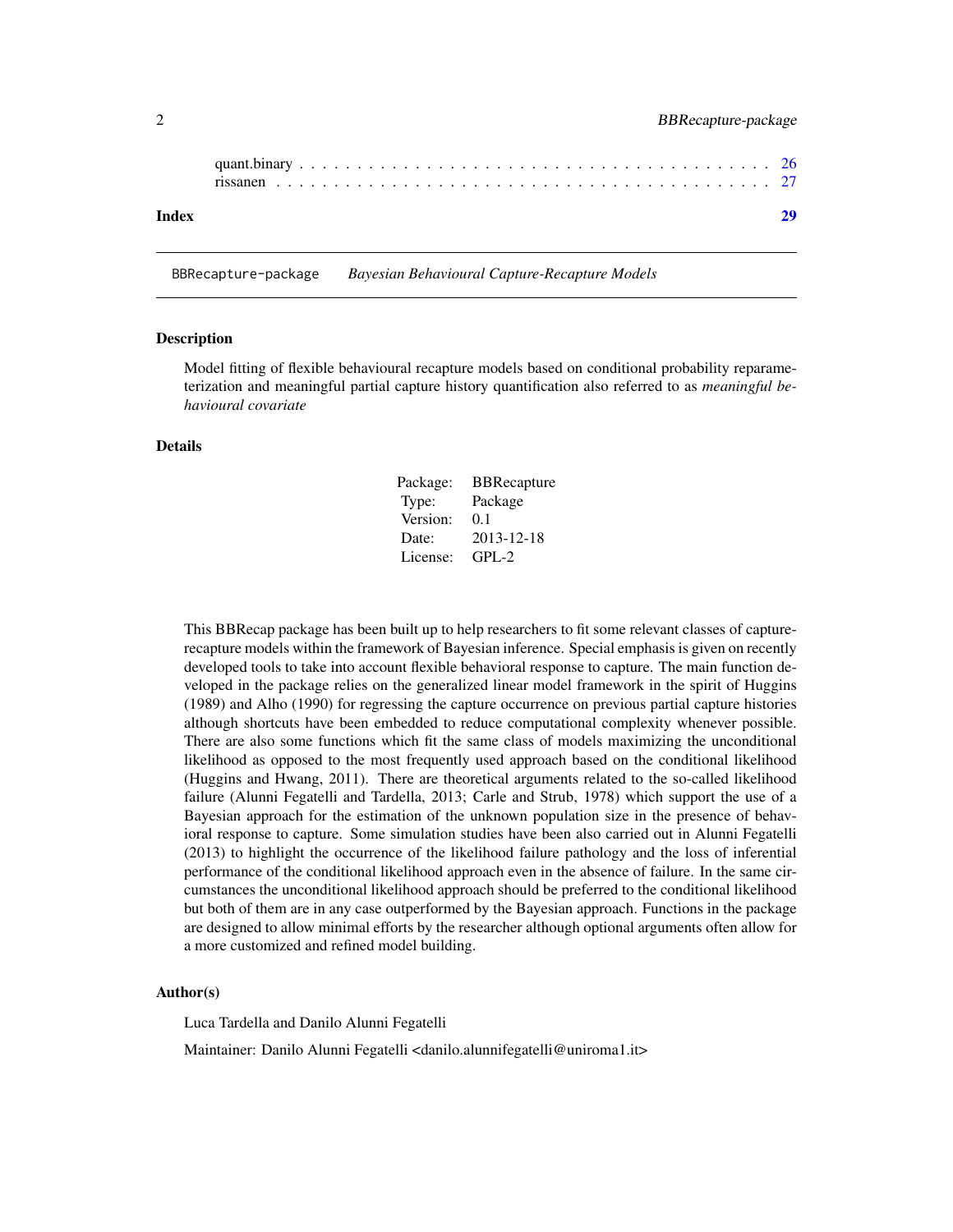#### <span id="page-2-0"></span>BBRecap 3

#### References

Alho, J.M. (1990). Logistic regression in capture-recapture models. Biometrics, 46, 623–635.

Carle, F.L. and Strub, M.R. (1978) A new method for estimating population size from removal data. Biometrics, 34, 621–630.

Huggins, R.M. (1989) On the statistical analysis of capture experiments. Biometrika, 76, 133–140.

Huggins, R. and Hwang, HW (2011) A review of the use of conditional likelihood in capturerecapture experiments. International Statistical Review, 79, 385–400

Farcomeni, A. (2011) Recapture models under equality constraints for the conditional capture probabilities. Biometrika, 98, 237–242

Alunni Fegatelli, D. (2013) New methods for capture-recapture modelling with behavioural response and individual heterogeneity. PhD Thesis. [http://padis.uniroma1.it/bitstream/10805](http://padis.uniroma1.it/bitstream/10805/2085/1/TesiDottorato-AlunniFegatelliDanilo.pdf)/ [2085/1/TesiDottorato-AlunniFegatelliDanilo.pdf](http://padis.uniroma1.it/bitstream/10805/2085/1/TesiDottorato-AlunniFegatelliDanilo.pdf)

Alunni Fegatelli, D. and Tardella, L. (2012) Improved inference on capture recapture models with behavioural effects. Statistical Methods & Applications, 22:45-66 (DOI: 10.1007/S10260-012- 0221-4)

## Examples

```
data(greatcopper)
out=BBRecap(greatcopper,mod="Mb")
print(out)
```
<span id="page-2-1"></span>BBRecap *Bayesian inference for capture-recapture analysis with emphasis on behavioural effect modelling*

#### Description

Bayesian inference for a large class of discrete-time capture-recapture models under closed population with special emphasis on behavioural effect modelling including also the *meaningful behavioral covariate* approach proposed in Alunni Fegatelli (2013) [PhD thesis]. Many of the standard classical models such as  $M_0$ ,  $M_b$ ,  $M_{c_1}$ ,  $M_t$  or  $M_{bt}$  can be regarded as particular instances of the aforementioned approach. Other flexible alternatives can be fitted through a careful choice of a meaningful behavioural covariate and a possible partition of its admissible range

## Usage

```
BBRecap (data,last.column.count=FALSE, neval = 1000, by.incr = 1,
 mbc.function = c("standard","markov","counts","integer","counts.integer"),
 mod = c("linear.logistic", "M0", "Mb", "Mc", "Mcb", "Mt", "Msubjective.cut",
  "Msubjective"), nsim = 5000, burnin = round(nsim/10),
  nsim.ML = 1000, burnin.ML = round(nsim.ML/10), num.t = 50,
```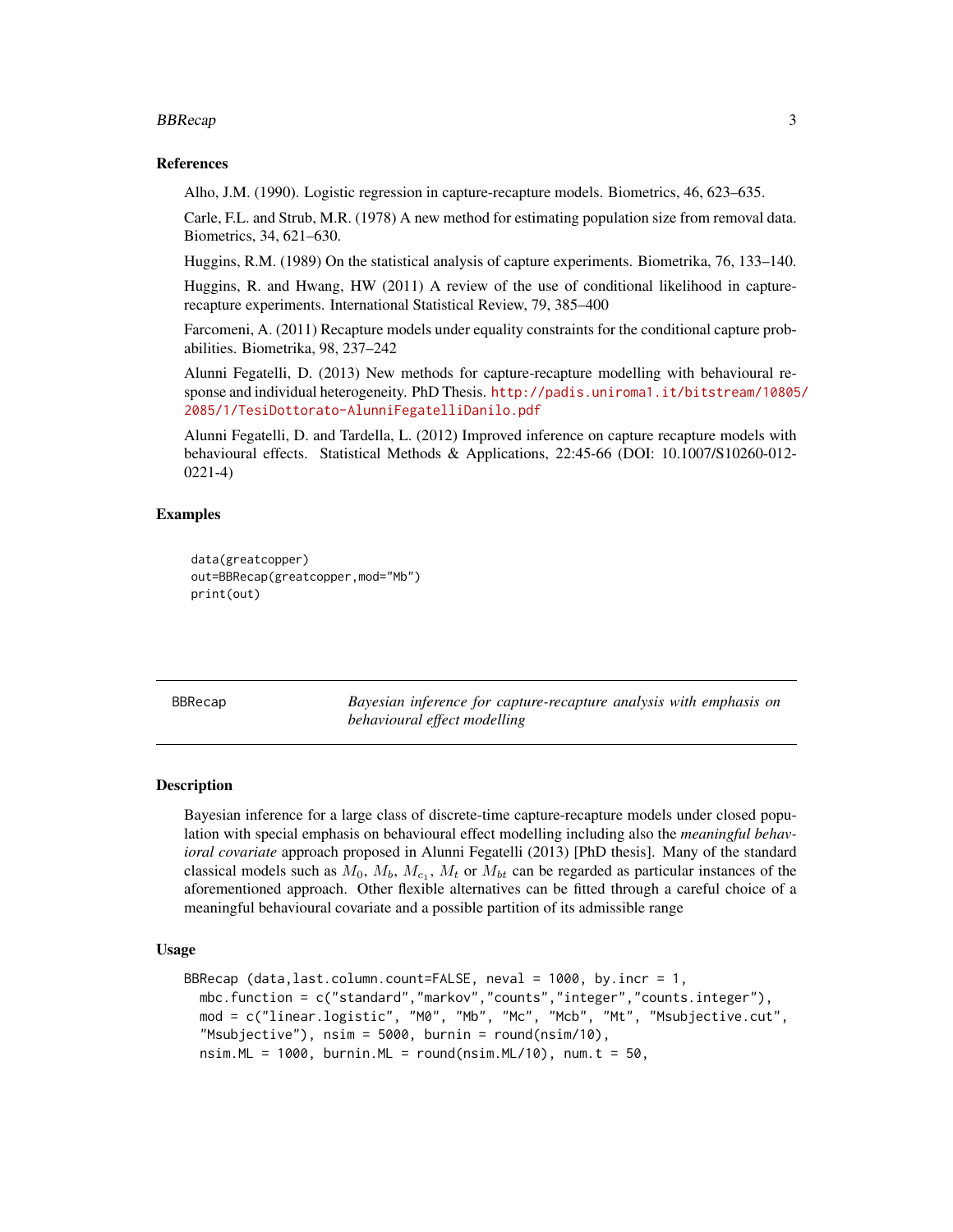```
markov.ord=NULL, prior.N = c("Rissanen","Uniform","one.over.N","one.over.N2"),
meaningful.mat.subjective = NULL, meaningful.mat.new.value.subjective = NULL,
z.cut=NULL, output = c("base", "complete", "complete.ML"))
```
## Arguments

| data              | can be one of the following:                                                                                                                                                                                                                                                                                                                                                                              |
|-------------------|-----------------------------------------------------------------------------------------------------------------------------------------------------------------------------------------------------------------------------------------------------------------------------------------------------------------------------------------------------------------------------------------------------------|
|                   | 1. an $M$ by $t$ binary matrix/data.frame. In this case the input is interpreted as a<br>matrix whose rows contain individual capture histories for all $M$ observed<br>units                                                                                                                                                                                                                             |
|                   | 2. a matrix/data.frame with $(t + 1)$ columns. The first t columns contain bi-<br>nary entries corresponding to capture occurrences, while the last column<br>contains non negative integers corresponding to frequencies. This format is<br>allowed only when last.column.count is set to TRUE                                                                                                           |
|                   | 3. a <i>t</i> -dimensional array or table representing the counts of the $2t$ contingency<br>table of binary outcomes                                                                                                                                                                                                                                                                                     |
|                   | $M$ is the number of units captured at least once and $t$ is the number of capture<br>occasions.                                                                                                                                                                                                                                                                                                          |
| last.column.count |                                                                                                                                                                                                                                                                                                                                                                                                           |
|                   | a logical. In the default case last.column.count=FALSE each row of the input<br>argument data represents the complete capture history for each observed unit.<br>When $last.column.count$ is set to TRUE in each row the first $t$ entries represent<br>one of the observed complete capture histories and the last entry in the last<br>column is the number of observed units with that capture history |
| neval             | a positive integer. neval is the number of values of the population size $N$ where<br>the posterior is evaluated starting from $M$ . The default value is neval=1000.                                                                                                                                                                                                                                     |
| by.incr           | a positive integer. by incr represents the increment on the sequence of pos-<br>sible population sizes $N$ where the posterior is evaluated. The default value is<br>by . incr=1. The use of by . incr>1 is discouraged unless the range of $N$ values<br>of interest is very large                                                                                                                       |
| mbc.function      | a character string with possible entries (see Alunni Fegatelli (2013) for further<br>details)                                                                                                                                                                                                                                                                                                             |
|                   | 1. "standard" meaningful behavioural covariate in [0,1] obtained through the<br>normalized binary representation of integers relying upon partial capture<br>history                                                                                                                                                                                                                                      |
|                   | 2. "markov" slight modification of "standard" providing consistency with<br>arbitrary Markov order models when used in conjunction with the options<br>"Msubjective" and z.cut.                                                                                                                                                                                                                           |
|                   | 3. "counts" covariate in [0,1] obtained by normalizing the integer correspond-<br>ing to the sum of binary entries i.e. the number of previous captures                                                                                                                                                                                                                                                   |
|                   | 4. "integer" un-normalized integer corresponding to the binary entries of the<br>partial capture history                                                                                                                                                                                                                                                                                                  |
|                   | 5. "counts.integer" un-normalized covariate obtained as the sum of binary<br>entries i.e. the number of previous captures                                                                                                                                                                                                                                                                                 |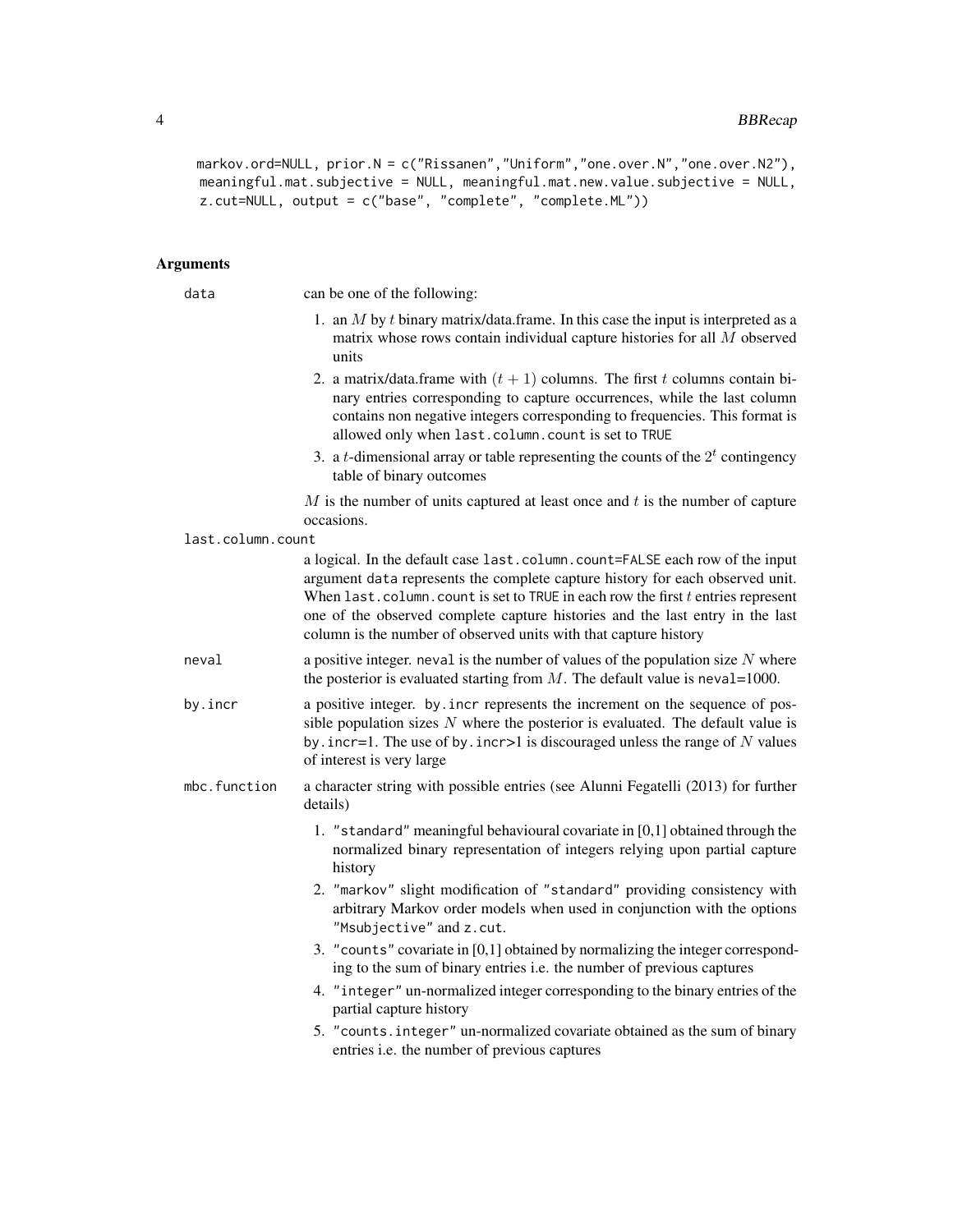#### BBRecap 55

| mod    | a character. mod represents the behavioural model considered for the analy-<br>sis. mod="linear. logistic" is the model proposed in Alunni Fegatelli (2013)<br>based on the meaningful behavioural covariate. mod="M0" is the most basic<br>model where no effect is considered and all capture probabilities are the same.<br>mod="Mb" is the classical behavioural model where the capture probability varies<br>only once when first capture occurs. Hence it represents an enduring effect<br>to capture. mod="Mc" is the <i>ephemeral</i> behavioural Markovian model origi-<br>nally introduced in Yang and Chao (2005) and subsequently extended in Far-<br>comeni (2011) and reviewed in Alunni Fegatelli and Tardella (2012) where cap-<br>ture probability depends only on the capture status (captured or uncaptured)<br>in the previous k=markov.ord occasions. mod="Mcb" is an extension of Yang<br>and Chao's model (2005); it considers both <i>ephemeral</i> and <i>enduring</i> effect to<br>capture. mod="Mt" is the standard temporal effect with no behavioural effect.<br>mod="Msubjective.cut" is an alternative behavioural model obtained through<br>a specific cut on the meaningful behavioural covariate interpreted as memory<br>effect. mod="Msubjective" is a customizable (subjective) behavioural model<br>within the linear logistic model framework requiring the specification of the two<br>additional arguments: the first one is meaningful.mat.subjective and con-<br>tains an $M$ by $t$ matrix of ad-hoc meaningful covariates depending on previous<br>capture history; the second one is meaningful.mat.new.value.subjective<br>and contains a vector of length $t$ corresponding to meaningful covariates for a<br>generic uncaptured unit. The default value for mod is "linear.logistic". |
|--------|-----------------------------------------------------------------------------------------------------------------------------------------------------------------------------------------------------------------------------------------------------------------------------------------------------------------------------------------------------------------------------------------------------------------------------------------------------------------------------------------------------------------------------------------------------------------------------------------------------------------------------------------------------------------------------------------------------------------------------------------------------------------------------------------------------------------------------------------------------------------------------------------------------------------------------------------------------------------------------------------------------------------------------------------------------------------------------------------------------------------------------------------------------------------------------------------------------------------------------------------------------------------------------------------------------------------------------------------------------------------------------------------------------------------------------------------------------------------------------------------------------------------------------------------------------------------------------------------------------------------------------------------------------------------------------------------------------------------------------------------------------------------------------------------------------------------------------------------|
| nsim   | a positive integer. nsim is the number of iterations for the Metropolis-within-<br>Gibbs algorithm which allows the approximation of the posterior. It is consid-<br>ered only if mod is "linear.logistic" or "Msubjective". In the other cases<br>closed form evaluation of the posterior is available up to a proportionality con-<br>stant. The default value is nsim=10000.                                                                                                                                                                                                                                                                                                                                                                                                                                                                                                                                                                                                                                                                                                                                                                                                                                                                                                                                                                                                                                                                                                                                                                                                                                                                                                                                                                                                                                                         |
| burnin | a positive integer. burnin is the initial number of MCMC samples discarded.<br>It is considered only if mod is "linear.logistic" or "Msubjective". The<br>default value for burnin is round(nsim/10).                                                                                                                                                                                                                                                                                                                                                                                                                                                                                                                                                                                                                                                                                                                                                                                                                                                                                                                                                                                                                                                                                                                                                                                                                                                                                                                                                                                                                                                                                                                                                                                                                                   |

- nsim.ML a positive integer. nsim.ML is the number of iterations used in the marginal likelihood estimation procedure via power posterior method of Friel and Pettit (2008). This approach is implemented only when mod="linear.logistic" or mod="Msubjective" and when output is set to "complete.ML". The default value is nsim.ML=500.
- burnin.ML a positive integer. burnin.ML is the initial number of samples discarded for marginal likelihood estimation via power-posterior approach. It is considered only if mod is "linear.logistic" or "Msubjective" and when output is set to "complete.ML". The default value is burnin.ML is round(nsim/10).
- num.t a positive integer. num.t is the number of powers used in the power posterior approximation method for the marginal likelihood evaluation. It is used only when output="complete.ML".
- markov.ord a positive integer. markov.ord is the order of Markovian model  $M_c$  or  $M_{cb}$ . It is considered only if mod="Mc" or mod="Mcb".
- prior.N a character. prior.N is the label for the prior distribution for N. When prior.N is set to "Rissanen" (default) the Rissanen prior is used as a prior on  $N$ . This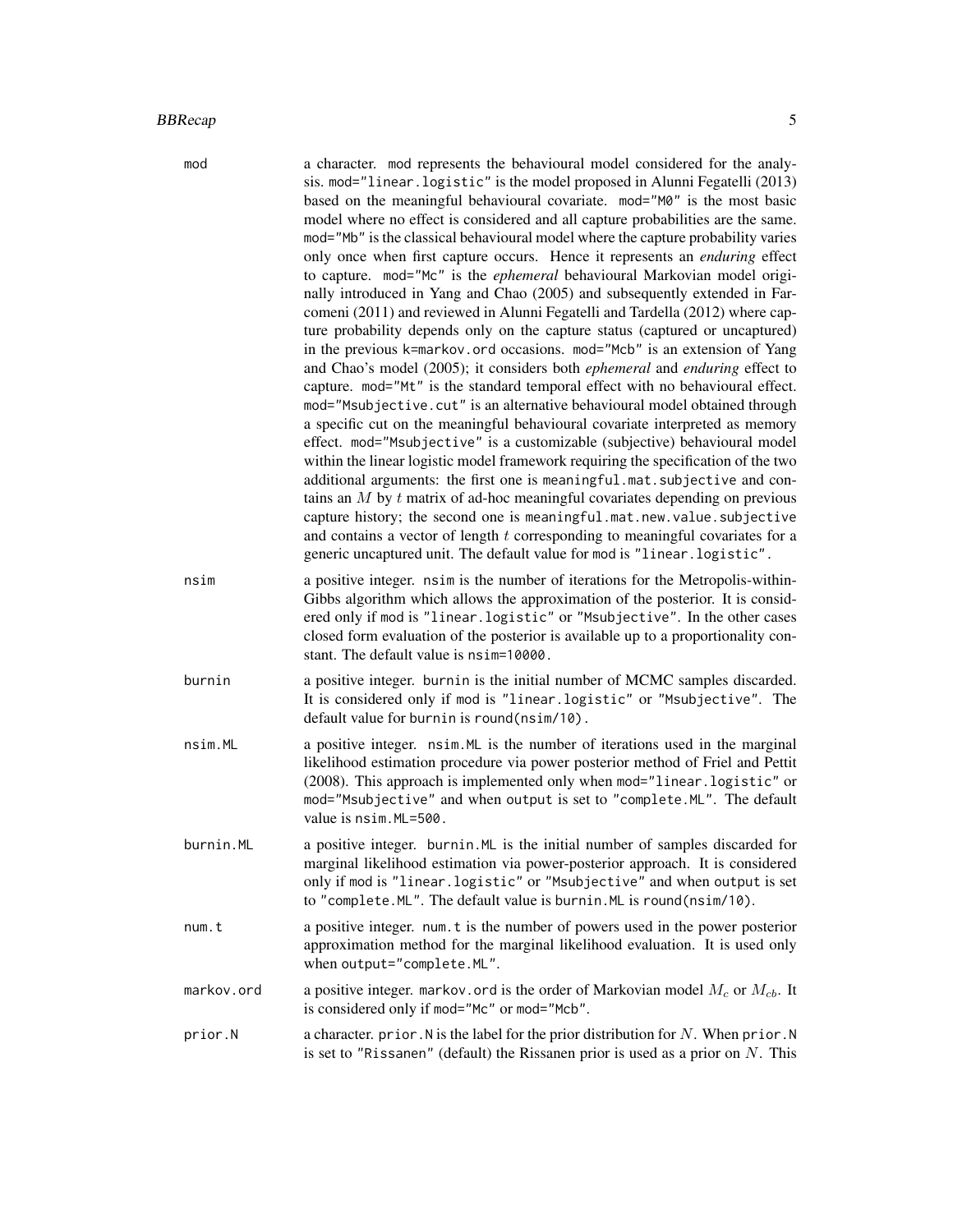|                           | distribution was first proposed in Rissanen 1983 as a universal prior on inte-<br>gers. prior. $N=$ "Uniform" stands for a prior on N proportional to a constant<br>value. prior. N="one. over. N" stands for a prior on N proportional to $1/N$ .<br>prior. N="one. over. N2" stands for a prior on N proportional to $1/N^2$ . |
|---------------------------|----------------------------------------------------------------------------------------------------------------------------------------------------------------------------------------------------------------------------------------------------------------------------------------------------------------------------------|
| meaningful.mat.subjective |                                                                                                                                                                                                                                                                                                                                  |
|                           | M x t matrix containing numerical covariates to be used for a customized logis-<br>tic model approach                                                                                                                                                                                                                            |
|                           | meaningful.mat.new.value.subjective                                                                                                                                                                                                                                                                                              |
|                           | 1 x t numerical vector corresponding to auxiliary covariate to be considered<br>for unobserved unit                                                                                                                                                                                                                              |
| z.cut                     | numeric vector. z. cut is a vector containing the cut point for the memory effect<br>covariate. It is considered only if mod="Msubjective.cut"                                                                                                                                                                                   |
| output                    | a character. output selects the kind of output from a very basic summary info<br>on the posterior output (point and interval estimates for the unknown $N$ ) to more<br>complete details including MCMC simulations for all parameters in the model<br>when appropriate                                                          |

## Details

Independent uniform distributions are considered as default prior for the nuisance parameters. If model="linear.logistic" or model="Msubjective" and output="complete.ML" the marginal likelihood estimation is performed through the *power posteriors method* suggested in Friel and Pettit (2008). In that case the BBRecap procedure is computing intensive for high values of neval and nsim.

## Value

| Model                   | model considered                                                                                                                                                         |
|-------------------------|--------------------------------------------------------------------------------------------------------------------------------------------------------------------------|
| Prior                   | prior distribution for $N$                                                                                                                                               |
| N.hat.mean              | posterior mean for $N$                                                                                                                                                   |
| N.hat.median            | posterior median for $N$                                                                                                                                                 |
| N.hat.mode              | posterior mode for $N$                                                                                                                                                   |
| N.hat.RMSE              | minimizer of a specific loss function connected with the Relative Mean Square<br>Error                                                                                   |
| HPD.N                   | $95\%$ highest posterior density interval estimate for N                                                                                                                 |
| log.marginal.likelihood |                                                                                                                                                                          |
|                         | log marginal likelihood                                                                                                                                                  |
| N.range                 | values of N considered                                                                                                                                                   |
| posterior.N             | values of the posterior distribution for each N considered                                                                                                               |
| z.matrix                | meaningful behavioural covariate matrix for the observed data                                                                                                            |
| vec.cut                 | cut point used to set up meaningful partitions the set of the partial capture histo-<br>ries according to the value of the value of the meaningful behavioural covariate |
| N.vec                   | simulated values from the posterior marginal distribution of N                                                                                                           |
| mean.a0                 | posterior mean of the parameter a0                                                                                                                                       |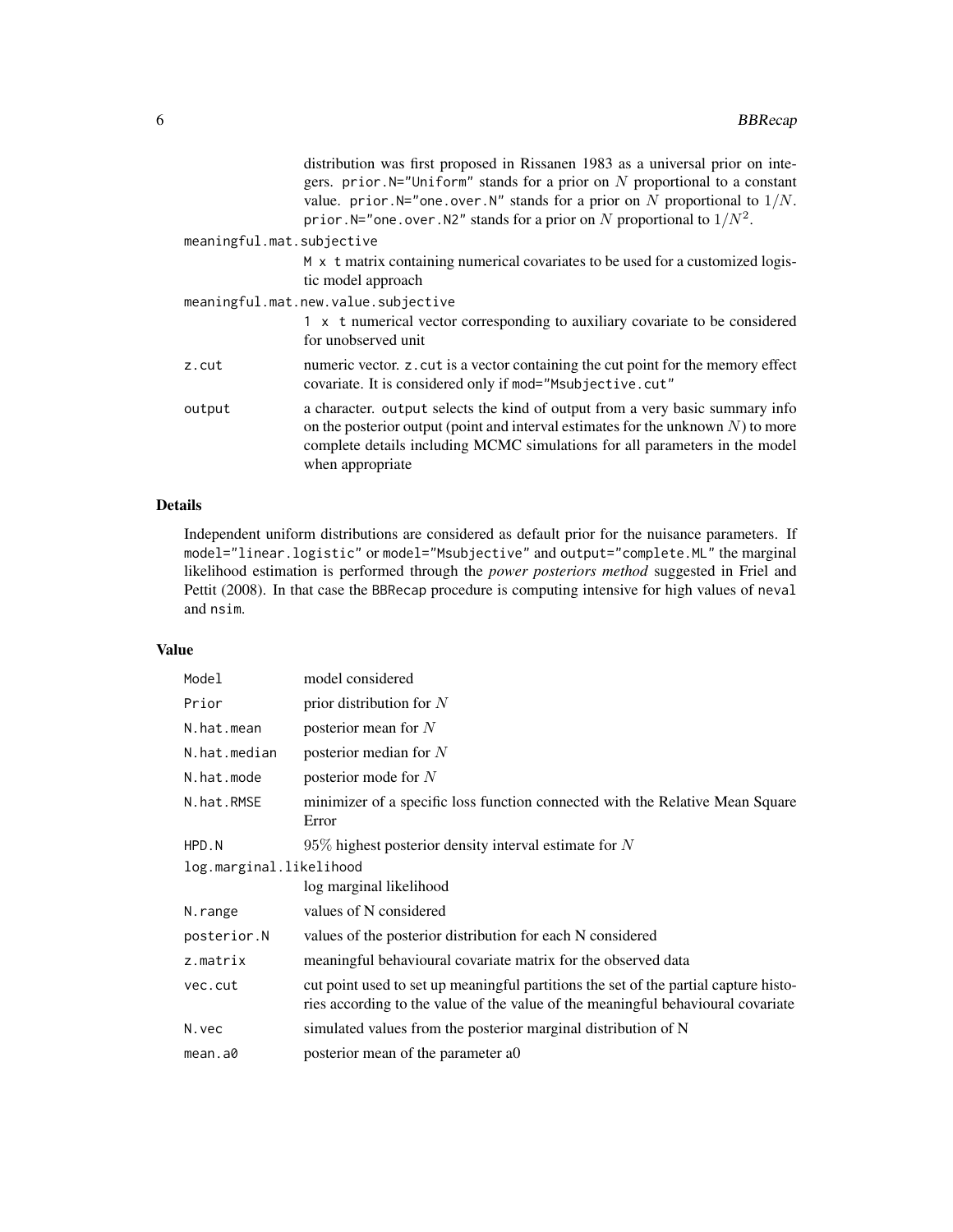## <span id="page-6-0"></span>BBRecap.all 7

| mean.a0 | highest posterior density interval estimate of the parameter ao  |
|---------|------------------------------------------------------------------|
| a0.vec  | simulated values from the posterior marginal distribution of a0  |
| mean.a1 | posterior mean of the parameter all                              |
| mean.a1 | highest posterior density interval estimate of the parameter all |
| a1.vec  | simulated values from the posterior marginal distribution of all |

#### Author(s)

Danilo Alunni Fegatelli and Luca Tardella

#### References

Friel, N. and Pettitt, A. N. (2008) Marginal likelihood estimation via power posteriors. Journal of the Royal Statistical Society: Series B (Statistical Methodology), 70(3):589–607

Farcomeni A. (2011) Recapture models under equality constraints for the conditional capture probabilities. Biometrika 98(1):237–242

Alunni Fegatelli, D. and Tardella, L. (2012) Improved inference on capture recapture models with behavioural effects. Statistical Methods & Applications Applications Volume 22, Issue 1, pp 45-66 10.1007/s10260-012-0221-4

## See Also

[BBRecap.custom.part](#page-9-1), [LBRecap](#page-13-1)

#### Examples

## Not run: data(greatcopper) mod.Mb=BBRecap(greatcopper,mod="Mb") str(mod.Mb)

## End(Not run)

BBRecap.all *Comparative Bayesian analysis of alternative flexible behavioural and time effect models*

#### Description

Comparative point and interval estimates for the population size  $N$  obtained fitting many alternative behavioural and time effect capture-recapture models. Log marginal likelihood is reported for each alternative model.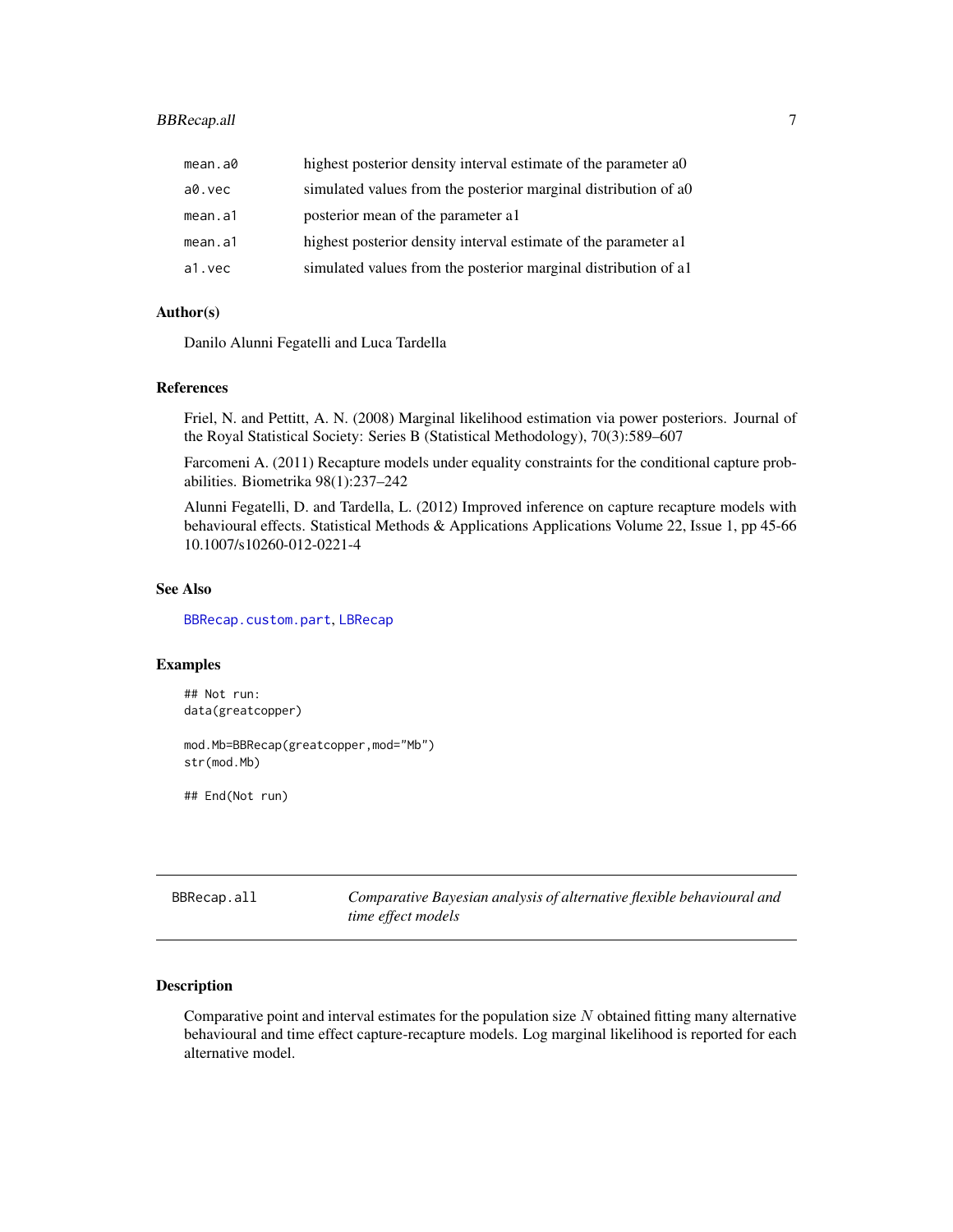## Usage

```
BBRecap.all(data, last.column.count=FALSE, neval=1000, by.incr=1,nsim=10000,
 burnin=round(nsim/10),nsim.ML=500,burnin.ML=round(nsim.ML/10), num.t = 50,
 prior.N = c("Rissanen","Uniform","one.over.N","one.over.N2"),
 which.mod=c("all","standard"), sort=c("default","log.ML"))
```
## Arguments

| data              | can be one of the following:                                                                                                                                                                                                                                                                                                                                                                              |
|-------------------|-----------------------------------------------------------------------------------------------------------------------------------------------------------------------------------------------------------------------------------------------------------------------------------------------------------------------------------------------------------------------------------------------------------|
|                   | 1. an $M$ by $t$ binary matrix/data.frame. In this case the input is interpreted as a<br>matrix whose rows contain individual capture histories for all $M$ observed<br>units                                                                                                                                                                                                                             |
|                   | 2. a matrix/data.frame with $(t + 1)$ columns. The first t columns contain bi-<br>nary entries corresponding to capture occurrences, while the last column<br>contains non negative integers corresponding to frequencies. This format is<br>allowed only when last.column.count is set to TRUE                                                                                                           |
|                   | 3. a <i>t</i> -dimensional array or table representing the counts of the $2t$ contingency<br>table of binary outcomes                                                                                                                                                                                                                                                                                     |
|                   | $M$ is the number of units captured at least once and $t$ is the number of capture<br>occasions.                                                                                                                                                                                                                                                                                                          |
| last.column.count |                                                                                                                                                                                                                                                                                                                                                                                                           |
|                   | a logical. In the default case last.column.count=FALSE each row of the input<br>argument data represents the complete capture history for each observed unit.<br>When last. column. count is set to TRUE in each row the first $t$ entries represent<br>one of the observed complete capture histories and the last entry in the last<br>column is the number of observed units with that capture history |
| neval             | a positive integer, neval is the number of values of the population size $N$ where<br>the posterior is evaluated starting from $M$ . The default value is neval=1000.                                                                                                                                                                                                                                     |
| by.incr           | a positive integer. by incr represents the increment on the sequence of pos-<br>sible population sizes $N$ where the posterior is evaluated. The default value is<br>by . incr=1. The use of by . incr>1 is discouraged unless the range of $N$ values<br>of interest is very large                                                                                                                       |
| nsim              | a positive integer. nsim is the number of iterations for the Metropolis-within-<br>Gibbs algorithm which allows the approximation of the posterior. It is consid-<br>ered only if mod is "linear.logistic" or "Msubjective". In the other cases<br>closed form evaluation of the posterior is available up to a proportionality con-<br>stant. The default value is nsim=10000.                           |
| burnin            | a positive integer. burnin is the initial number of MCMC samples discarded.<br>It is considered only if mod is "linear.logistic" or "Msubjective". The<br>default value for burnin is round(nsim/10).                                                                                                                                                                                                     |
| nsim.ML           | a positive integer. Whenever MCMC is needed nsim. ML is the number of iter-<br>ations used in the marginal likelihood estimation procedure via power posterior<br>method of Friel and Pettit (2008)                                                                                                                                                                                                       |
| burnin.ML         | a positive integer. Whenever MCMC is needed burnin. ML is the initial num-<br>ber of samples discarded for marginal likelihood estimation via power-posterior<br>approach. The default value is burnin. ML is round (nsim/10).                                                                                                                                                                            |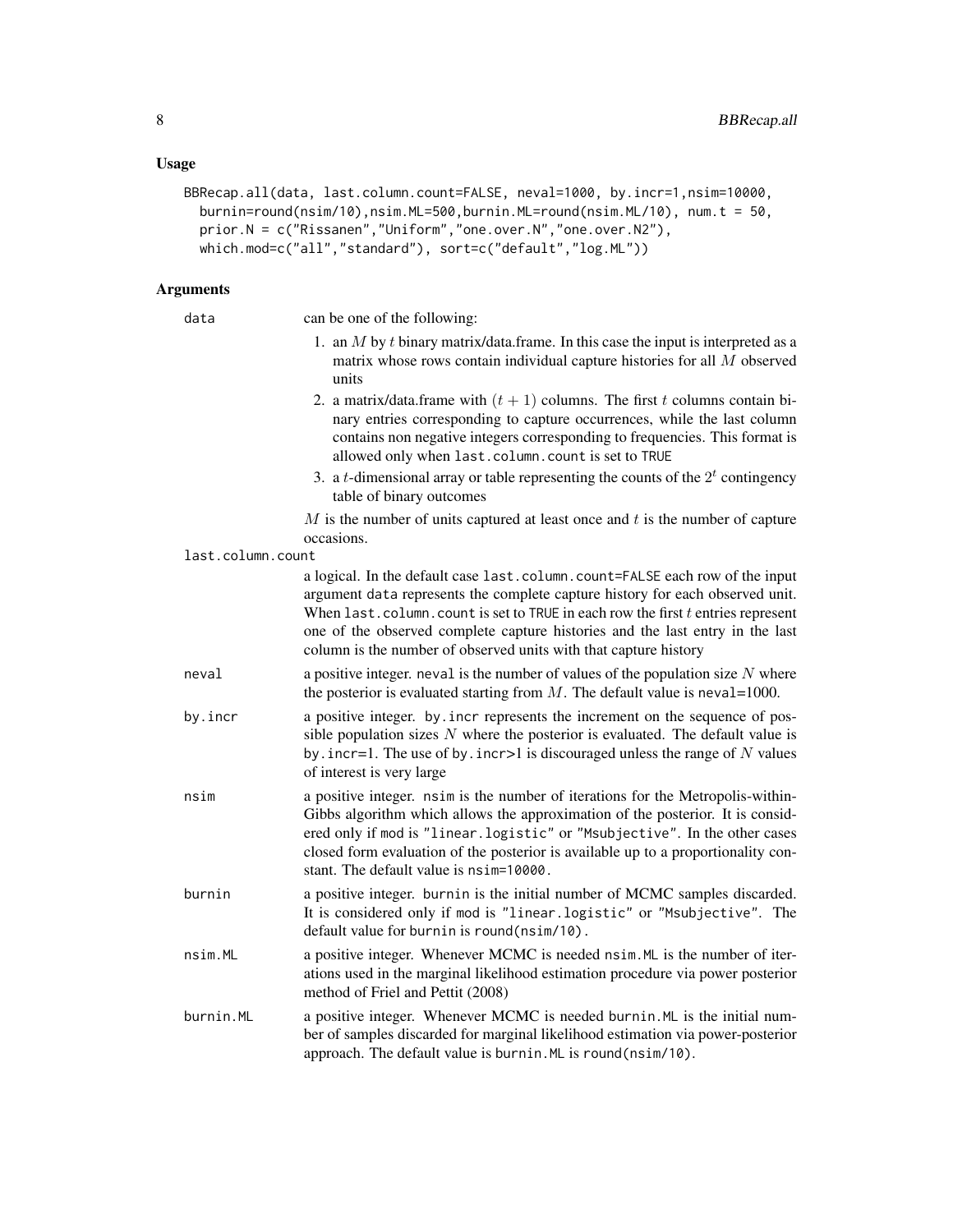| num.t     | a positive integer. Whenever MCMC is needed num. t is the number of powers<br>used in the power posterior approximation method for the marginal likelihood<br>evaluation.                                                                                                                                                                                                                                                                                                                                          |
|-----------|--------------------------------------------------------------------------------------------------------------------------------------------------------------------------------------------------------------------------------------------------------------------------------------------------------------------------------------------------------------------------------------------------------------------------------------------------------------------------------------------------------------------|
| prior.N   | a character. prior. N is the label for the prior distribution for N. When prior. N<br>is set to "Rissanen" (default) the Rissanen prior is used as a prior on $N$ . This<br>distribution was first proposed in Rissanen 1983 as a universal prior on inte-<br>gers. prior. $N=$ "Uniform" stands for a prior on N proportional to a constant<br>value. prior. $N=$ "one. over. $N$ " stands for a prior on N proportional to $1/N$ .<br>prior. N="one. over. N2" stands for a prior on N proportional to $1/N^2$ . |
| which.mod | a character. which mod selects which models are fitted and compared. In the<br>default setting which.mod="all" all alternative models are fitted including new<br>behavioural models based on alternative meaningful covariates (see Details).<br>When which. mod="standard" the function only fits classical behavioural mod-<br>els with either enduring effects as in $M_b$ , $M_{c_1b}$ , $M_{c_2b}$ or ephemeral effects as in<br>purely Markovian $M_{c_1}$ and $M_{c_2}$                                    |
| sort      | character, sort selects the order of models.                                                                                                                                                                                                                                                                                                                                                                                                                                                                       |

## Details

The available models are:  $M_0$ ,  $M_b$ ,  $M_t$ ,  $M_{c_1}$ ,  $M_{c_1}$ ,  $M_{c_2}$ ,  $M_{c_2}$ ,  $M_{mc}$ ,  $M_{mc_{int}}$ ,  $M_{mc_{count}}$  and  $M_{mc_{count.int}}$ . This function BBRecap. all can be computing intensive for high values of neval and nsim.

#### Value

A dataframe with one row corresponding to each model and the following columns:

model: model considered

npar: number of parameters

log.marginal.likelihood: log marginal likelihood

Nhat: estimate of population size

Ninf: lower 95% highest posterior density interval

Nsup: upper 95% highest posterior density interval

#### Author(s)

Danilo Alunni Fegatelli and Luca Tardella

## References

Otis D. L., Burnham K. P., White G. C, Anderson D. R. (1978) Statistical Inference From Capture Data on Closed Animal Populations, Wildlife Monographs.

Yang H.C., Chao A. (2005) Modeling animals behavioral response by Markov chain models for capture-recapture experiments, Biometrics 61(4), 1010-1017

N. Friel and A. N. Pettitt. Marginal likelihood estimation via power posteriors. Journal of the Royal Statistical Society: Series B (Statistical Methodology), 70(3):589, 607–2008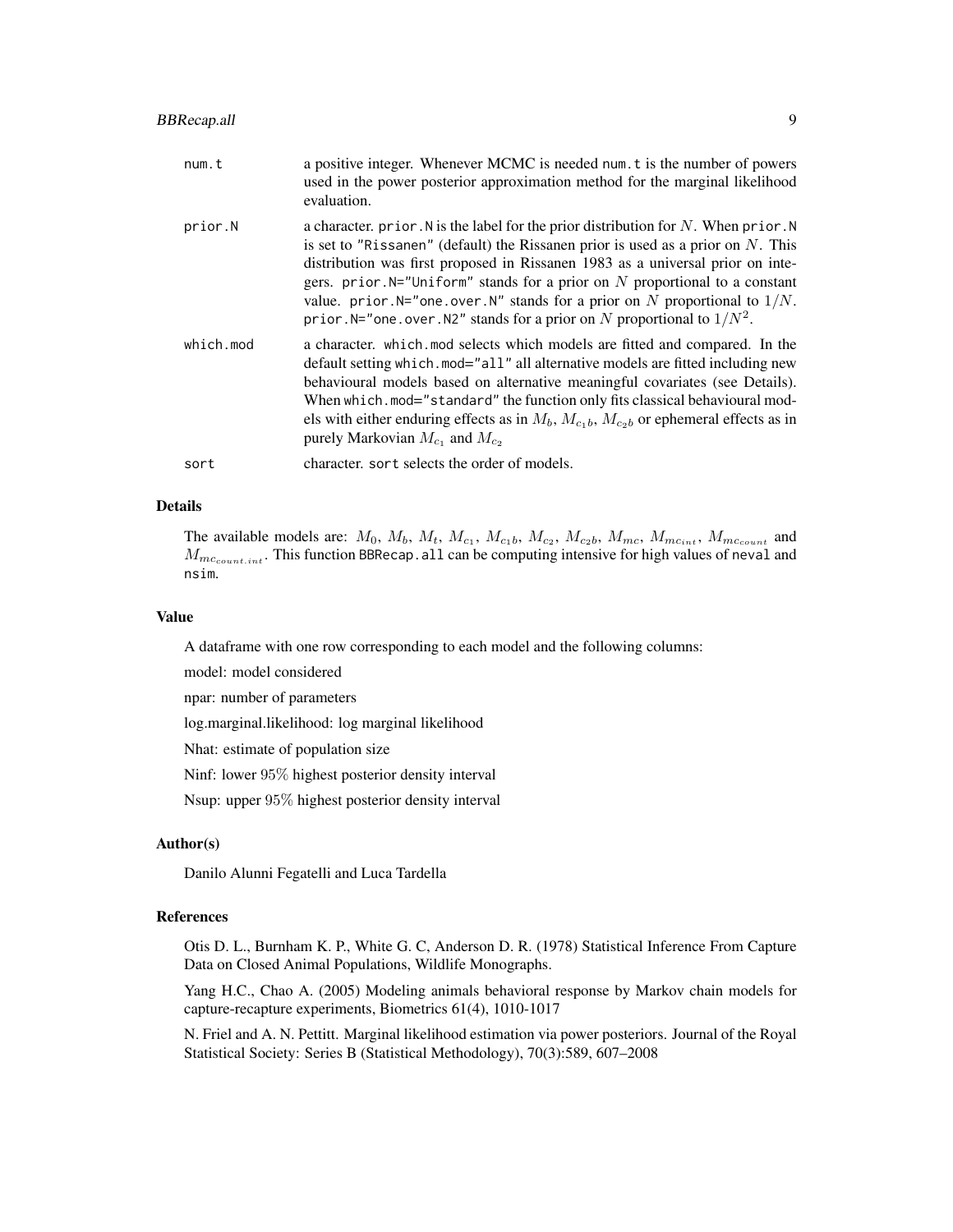Farcomeni A. (2011) Recapture models under equality constraints for the conditional capture probabilities. Biometrika 98(1):237–242

Alunni Fegatelli, D. and Tardella, L. (2012) Improved inference on capture recapture models with behavioural effects. Statistical Methods & Applications Applications Volume 22, Issue 1, pp 45-66 10.1007/s10260-012-0221-4

Alunni Fegatelli D. (2013) New methods for capture-recapture modelling with behavioural response and individual heterogeneity.

#### See Also

[BBRecap](#page-2-1),

#### Examples

```
## Not run:
data(hornedlizard)
BBRecap.all(hornedlizard,neval=200)
```
## End(Not run)

<span id="page-9-1"></span>BBRecap.custom.part *Bayesian inference for behavioural effect models based on a partition of the set of all partial capture histories*

#### Description

Bayesian inference for a general model framework based on the capture probabilities conditioned on each possible partial capture history. As suggested in Alunni Fegatelli and Tardella (2012) the conditional approach originally proposed in Farcomeni (2011) [saturated reparameterization] is reviewed in terms of partitions into equivalence classes of conditional probabilities. In this function the user can directly provide the model as a partition.

#### Usage

```
BBRecap.custom.part (data,last.column.count=FALSE, partition, neval = 1000,
  by.incr = 1, prior.N = c("Rissanen", "Uniform", "one.over.N", "one.over.N2"),
   output = c("base", "complete"))
```
#### Arguments

data can be one of the following:

1. an  $M$  by  $t$  binary matrix/data.frame. In this case the input is interpreted as a matrix whose rows contain individual capture histories for all M observed units

<span id="page-9-0"></span>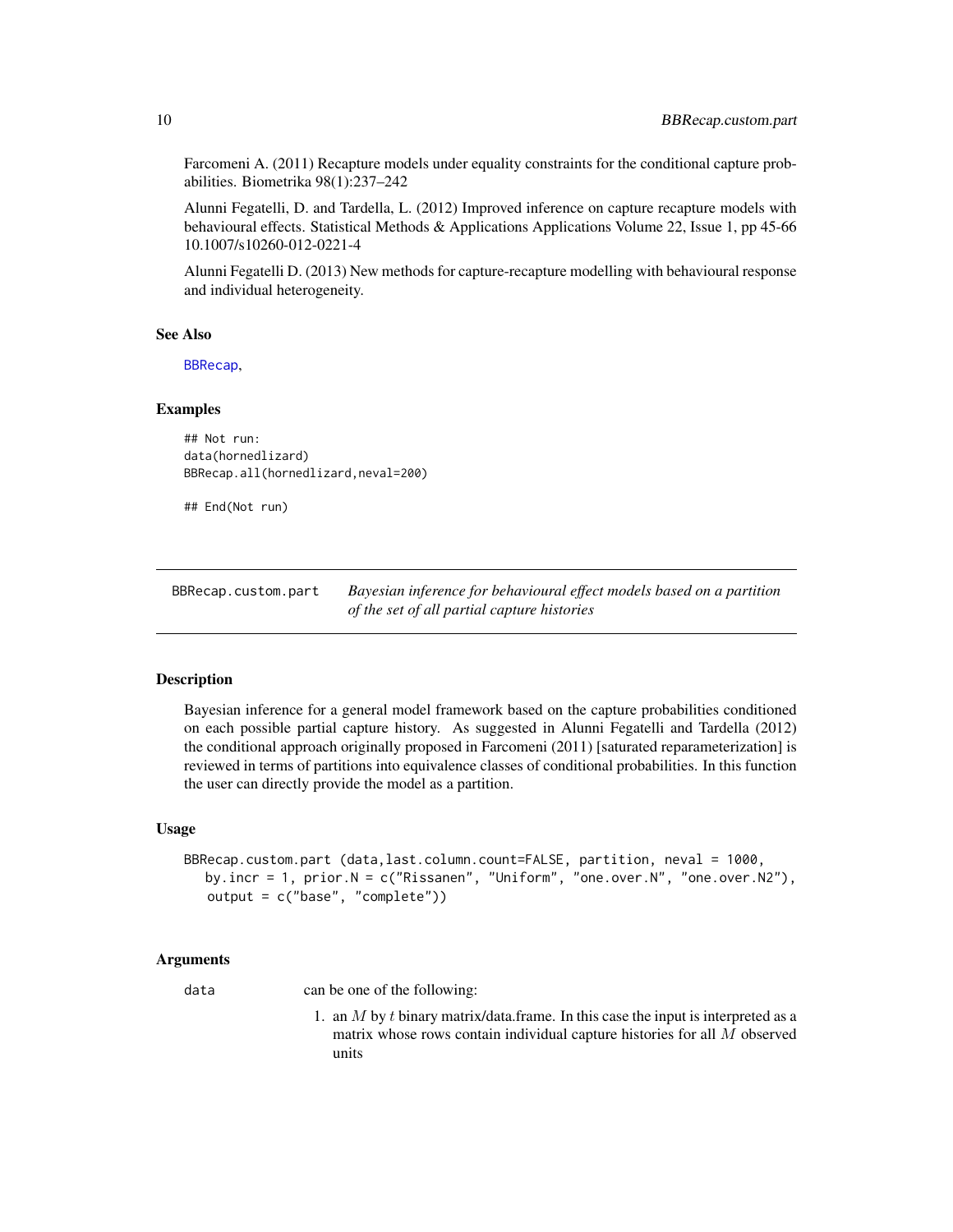|                   | 2. a matrix/data.frame with $(t + 1)$ columns. The first t columns contain bi-<br>nary entries corresponding to capture occurrences, while the last column<br>contains non negative integers corresponding to frequencies. This format is<br>allowed only when last.column.count is set to TRUE                                                                                                                                                                                                                 |
|-------------------|-----------------------------------------------------------------------------------------------------------------------------------------------------------------------------------------------------------------------------------------------------------------------------------------------------------------------------------------------------------------------------------------------------------------------------------------------------------------------------------------------------------------|
|                   | 3. a <i>t</i> -dimensional array or table representing the counts of the $2t$ contingency<br>table of binary outcomes                                                                                                                                                                                                                                                                                                                                                                                           |
|                   | $M$ is the number of units captured at least once and $t$ is the number of capture<br>occasions.                                                                                                                                                                                                                                                                                                                                                                                                                |
| last.column.count |                                                                                                                                                                                                                                                                                                                                                                                                                                                                                                                 |
|                   | a logical. In the default case last.column.count=FALSE each row of the input<br>argument data represents the complete capture history for each observed unit.<br>When $last.column.count is set to TRUE in each row the first t entries represent$<br>one of the observed complete capture histories and the last entry in the last<br>column is the number of observed units with that capture history                                                                                                         |
| partition         | list. partition represents a partition of the set of all partial capture histories.                                                                                                                                                                                                                                                                                                                                                                                                                             |
| neval             | a positive integer, neval is the number of values of the population size $N$ where<br>the posterior is evaluated starting from $M$ . The default value is neval=1000.                                                                                                                                                                                                                                                                                                                                           |
| by.incr           | a positive integer. by incr represents the increment on the sequence of pos-<br>sible population sizes $N$ where the posterior is evaluated. The default value is<br>by . incr=1. The use of by . incr>1 is discouraged unless the range of $N$ values<br>of interest is very large.                                                                                                                                                                                                                            |
| prior.N           | a character. prior. N is the label for the prior distribution for $N$ . When prior. N<br>is set to "Rissanen" (default) the Rissanen prior is used as a prior on $N$ . This<br>distribution was first proposed in Rissanen 1983 as a universal prior on inte-<br>gers. prior. $N=$ "Uniform" stands for a prior on N proportional to a constant<br>value. prior. N="one. over. N" stands for a prior on N proportional to $1/N$ .<br>prior. N="one. over. N2" stands for a prior on N proportional to $1/N^2$ . |
| output            | a character. output selects the kind of output from a very basic summary info<br>on the posterior output (point and interval estimates for the unknown $N$ ) to more<br>complete details                                                                                                                                                                                                                                                                                                                        |

## Details

Uniform prior distribution is considered for the nuisance parameters.

## Value

| Prior                   | prior distribution for N.                                                               |
|-------------------------|-----------------------------------------------------------------------------------------|
| N.hat.mean              | posterior mean for $N$                                                                  |
| N.hat.median            | posterior median for $N$                                                                |
| N.hat.mode              | posterior mode for $N$                                                                  |
| N.hat.RMSE              | minimizer of a specific loss function connected with the Relative Mean Square<br>Error. |
| HPD.N                   | $95\%$ highest posterior density interval estimate for N.                               |
| log.marginal.likelihood |                                                                                         |
|                         | log marginal likelihood.                                                                |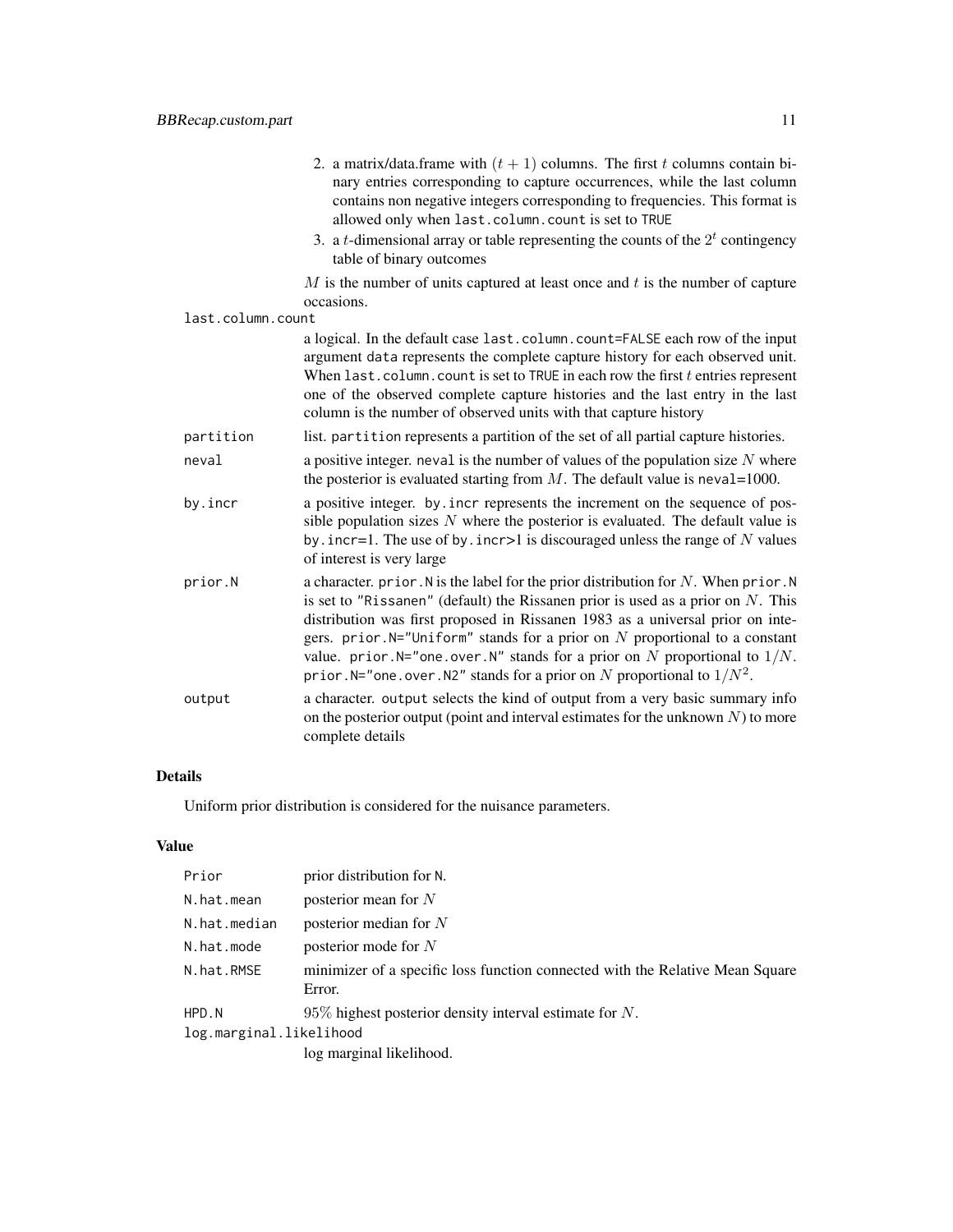## <span id="page-11-0"></span>12 greatcopper

| N.range     | values of N considered.                                    |
|-------------|------------------------------------------------------------|
| posterior.N | values of the posterior distribution for each N considered |
| partition   | partition of the set H                                     |

#### Author(s)

Danilo Alunni Fegatelli and Luca Tardella

#### References

Alunni Fegatelli, D. and Tardella, L. (2012) Improved inference on capture recapture models with behavioural effects. Statistical Methods & Applications Applications Volume 22, Issue 1, pp 45-66 10.1007/s10260-012-0221-4

Farcomeni A. (2011) Recapture models under equality constraints for the conditional capture probabilities. Biometrika 98(1):237–242

## See Also

[partition.ch](#page-23-1), [LBRecap.custom.part](#page-18-1), [BBRecap](#page-2-1)

#### Examples

```
data(greatcopper)
partition.Mc1=partition.ch(quant.binary,t=ncol(greatcopper),breaks=c(0,0.5,1))
mod.Mc1=BBRecap.custom.part(greatcopper,partition=partition.Mc1)
str(mod.Mc1)
```
greatcopper *Great-Copper butterfly data*

#### **Description**

Great Copper butterflies in Willamette Valley of Oregon. Once presumed to be extinct from western Oregon since 1970 (R. A. Pyle, 2002, Butterflies of Cascadia, Seattle Audubon Society), the great copper (Lycaena xanthoides Lycaenidae), was rediscovered in several wetland prairie remnants in the summer of 2004 (see Severns and Villegas 2005 for an account). Until this rediscovery, the habitat and host plants were unknown for western Oregon populations, and the great copper was conspicuously sparse in collections, with a total of twelve specimens captured between 1896 and 1970. A current estimate of the extant populations is alarmingly low, about 100 individuals across three subpopulations in the Willamette Valley. The great copper occurs in much larger numbers through much of California. [http://people.oregonstate.edu/~wilsomar/Persp\\_GrtCop.htm](http://people.oregonstate.edu/~wilsomar/Persp_GrtCop.htm)

This dataset has been first analyzed in Ramsey F, Severns P (2010) and later re-analyzed in Farcomeni (2011) and Alunni Fegatelli and Tardella (2012)

#### Usage

greatcopper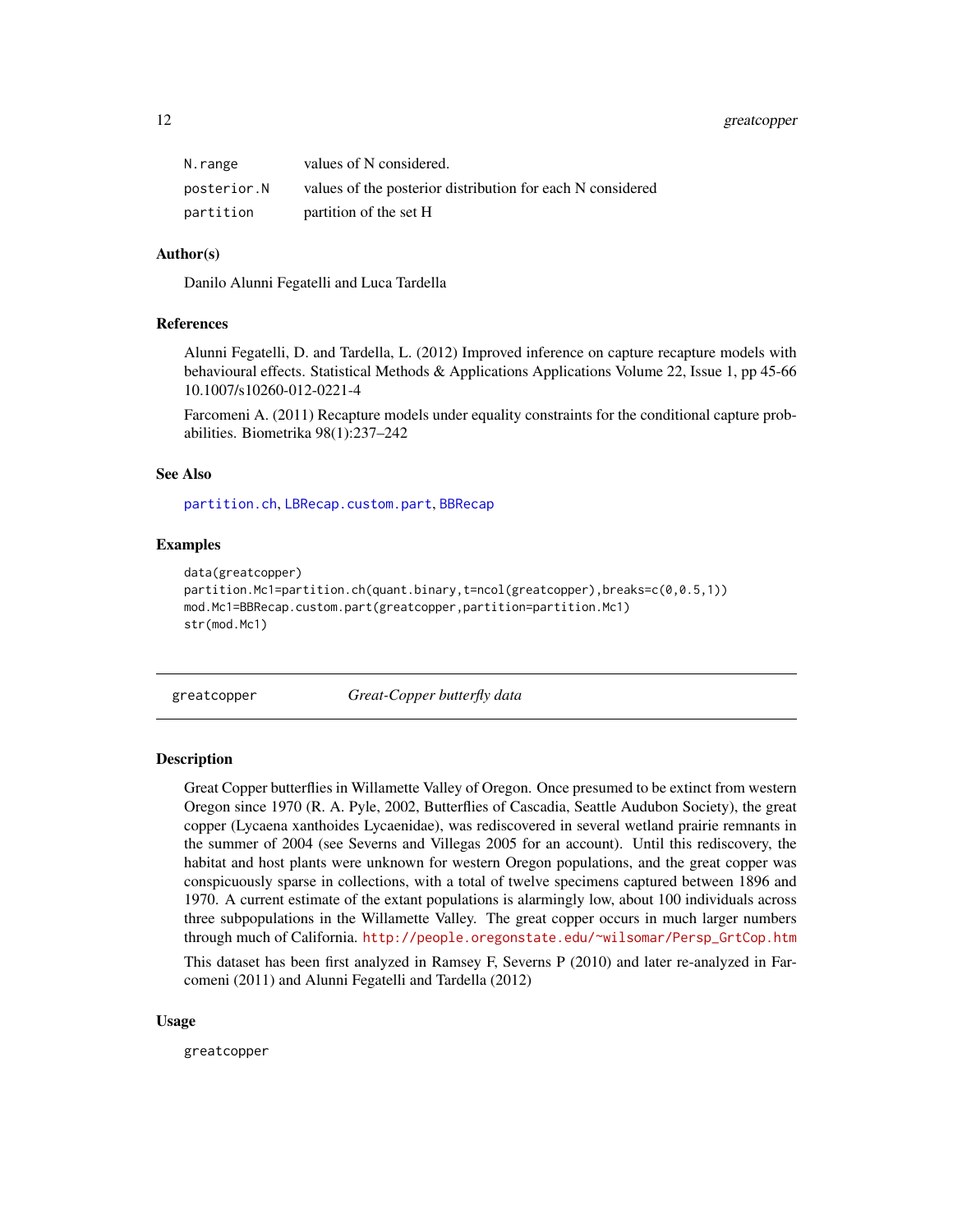#### <span id="page-12-0"></span>hornedlizard 13

#### Format

A matrix with 45 rows (observed butterflies) and 8 columns (capture occasions)

#### References

Severns, P.M. and Villegas, S. (2005) Butterflies Hanging on to Existence in the Willamette Valley: A Relict Population of the Great Copper (Lycaena xanthoides Boisduval), Northwest Science, Vol. 79, No. 1, 77–80.

Severns, P.M. and Villegas, S. (2006) Conserving a wetland butterfly: quantifying early lifestage survival through seasonal flooding, adult nectar, and habitat preference, Journal of Insect Conservation 10 (4), 361-370

Ramsey F, Severns P (2010) Persistence models for mark-recapture. Environmental and Ecological Statistics 17(1):97–109

Farcomeni A. (2011) Recapture models under equality constraints for the conditional capture probabilities. Biometrika 98(1):237–242

Alunni Fegatelli, D. and Tardella, L. (2012) Improved inference on capture recapture models with behavioural effects. Statistical Methods & Applications Volume 22, Issue 1, pp 45-66 10.1007/s10260- 012-0221-4

#### Examples

data(greatcopper)

hornedlizard *Flat-tailed Horned Lizard Dataset*

#### **Description**

Data from multiple searches for flat-tailed horned lizards (*Phrynosoma mcalli*) on a plot in Arizona, USA.

#### Usage

hornedlizard

#### Format

A matrix with 68 rows (observed lizards) and 14 columns (capture occasions)

#### Details

The flat-tailed horned lizard (*Phrynosoma mcalli*) is a desert lizard found in parts of southwestern Arizona, southeastern California and northern Mexico. There is considerable concern about its conservation status. The species is cryptically colored and has the habit of burying under the sand when approached, making it difficult or impossible to obtain a complete count (Grant and Doherty 2007).

A total of 68 individuals were captured 134 times. Exactly half of the individuals were recaptured exactly only once. This dataset is also included in the secr package.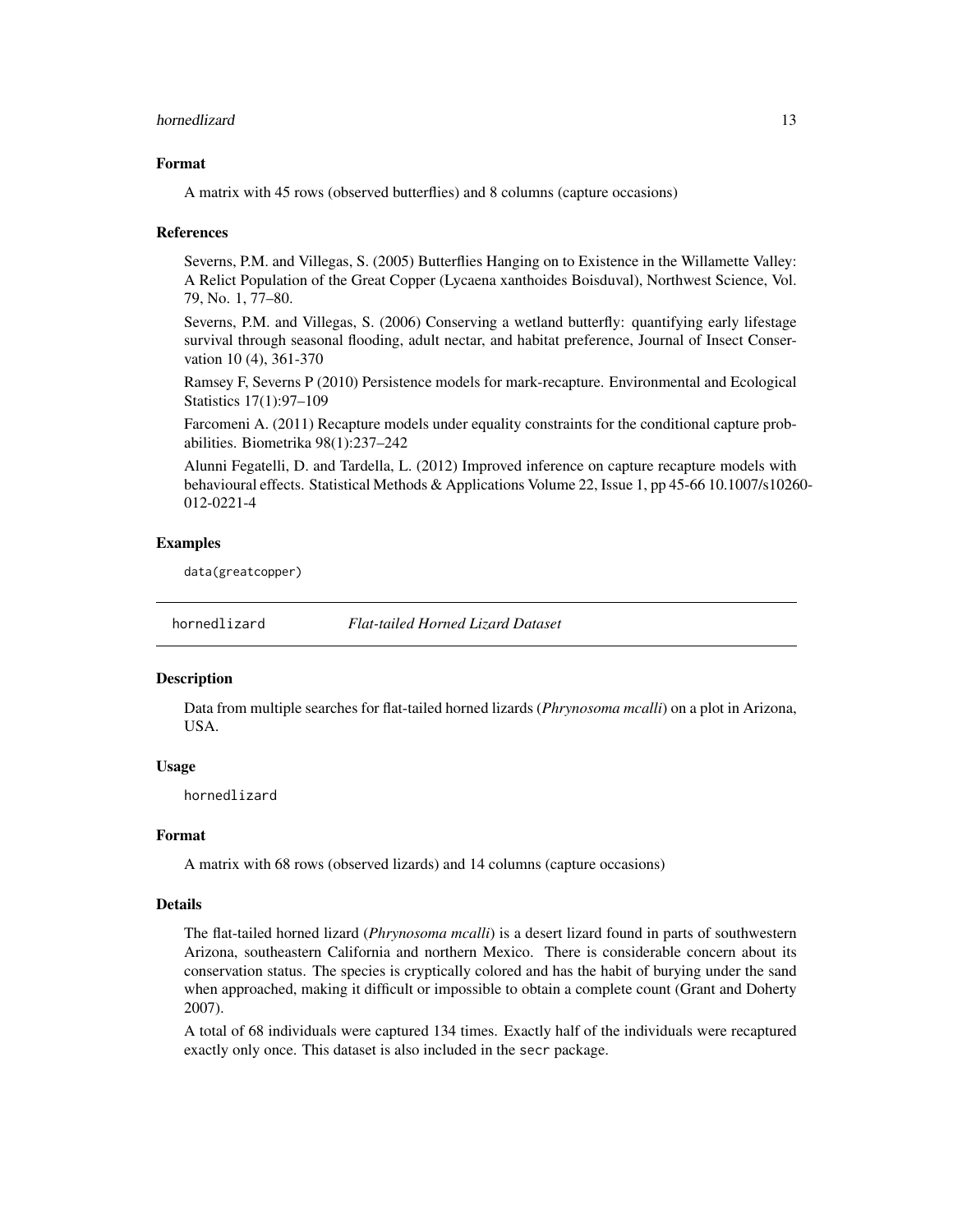#### <span id="page-13-0"></span>References

Grant, T. J. and Doherty, P. F. (2007) Monitoring of the flat-tailed horned lizard with methods incorporating detection probability. *Journal of Wildlife Management* 71, 1050–1056

#### See Also

#### [secr](#page-0-0)

#### Examples

data(hornedlizard)

<span id="page-13-1"></span>

LBRecap *Unconditional (complete) likelihood inference for capture-recapture analysis with emphasis on behavioural effect modelling*

#### **Description**

Unconditional (complete) likelihood inference for a large class of discrete-time capture-recapture models under closed population with special emphasis on behavioural effect modelling including also the *meaningful behavioral covariate* approach proposed in Alunni Fegatelli (2013) [PhD thesis]. Many of the standard classical models such as  $M_0$ ,  $M_b$ ,  $M_{c_1}$ ,  $M_t$  or  $M_{bt}$  can be regarded as particular instances of the aforementioned approach. Other flexible alternatives can be fitted through a careful choice of a meaningful behavioural covariate and a possible partition of its admissible range

#### Usage

```
LBRecap ( data, last.colum.count = FALSE, newal = 1000, stratadd=0, by.incr = 1,mbc.function = c("standard","markov","counts","integer","counts.integer"),
   mod = c("linear.logistic", "M0", "Mb", "Mc", "Mcb", "Mt", "Msubjective.cut",
   "Msubjective"), heterogeneity=FALSE, markov.ord=NULL, z.cut=c(),
  meaningful.mat.subjective = NULL, meaningful.mat.new.value.subjective = NULL,
   td.cov = NULL, td.cov.formula ="", verbose = FALSE, graph = FALSE,
   output = c( "base", "complete" ) )
```
#### Arguments

data can be one of the following:

- 1. an  $M$  by  $t$  binary matrix/data.frame. In this case the input is interpreted as a matrix whose rows contain individual capture histories for all M observed units
- 2. a matrix/data.frame with  $(t + 1)$  columns. The first t columns contain binary entries corresponding to capture occurrences, while the last column contains non negative integers corresponding to frequencies. This format is allowed only when last.column.count is set to TRUE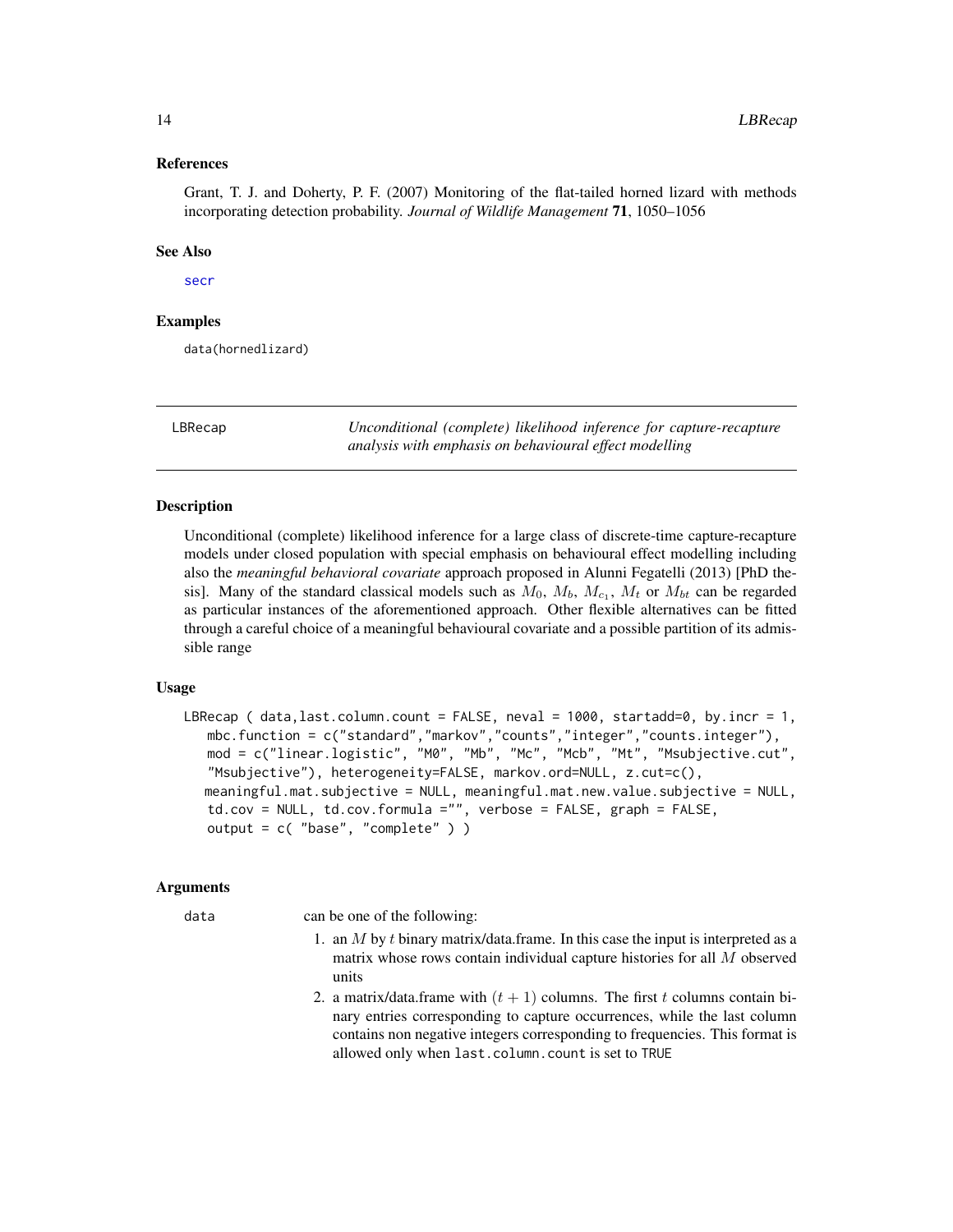3. a *t*-dimensional array or table representing the counts of the  $2<sup>t</sup>$  contingency table of binary outcomes

 $M$  is the number of units captured at least once and  $t$  is the number of capture occasions.

last.column.count

a logical. In the default case last.column.count=FALSE each row of the input argument data represents the complete capture history for each observed unit. When last.column.count is set to TRUE in each row the first  $t$  entries represent one of the observed complete capture histories and the last entry in the last column is the number of observed units with that capture history

- neval a positive integer, neval is the number of values of the population size N where the posterior is evaluated starting from  $M$ . The default value is neval=1000.
- startadd a positive integer. The likelihood evaluation is started from M+startadd that is from a value  $N$  which is strictly greater than the number of observed units. This can be useful when the likelihood has to be evaluated in a large range of  $N$ values and a reduced grid is called for.
- by.incr a positive integer. by.incr represents the increment on the sequence of possible population sizes  $N$  where the posterior is evaluated. The default value is by. incr=1. The use of by. incr>1 is discouraged unless the range of  $N$  values of interest is very large
- mbc.function a character string with possible entries (see Alunni Fegatelli (2013) for further details)
	- 1. "standard" meaningful behavioural covariate in [0,1] obtained through the normalized binary representation of integers relying upon partial capture history
	- 2. "markov" slight modification of "standard" providing consistency with arbitrary Markov order models when used in conjunction with the options "Msubjective" and z.cut.
	- 3. "counts" covariate in [0,1] obtained by normalizing the integer corresponding to the sum of binary entries i.e. the number of previous captures
	- 4. "integer" un-normalized integer corresponding to the binary entries of the partial capture history
	- 5. "counts.integer" un-normalized covariate obtained as the sum of binary entries i.e. the number of previous captures
- mod a character. mod represents the behavioural model considered for the analysis. mod="linear.logistic" is the model proposed in Alunni Fegatelli (2013) based on the meaningful behavioural covariate. mod="M0" is the most basic model where no effect is considered and all capture probabilities are the same. mod="Mb" is the classical behavioural model where the capture probability varies only once when first capture occurs. Hence it represents an *enduring* effect to capture. mod="Mc" is the *ephemeral* behavioural Markovian model originally introduced in Yang and Chao (2005) and subsequently extended in Farcomeni (2011) and reviewed in Alunni Fegatelli and Tardella (2012) where capture probability depends only on the capture status (captured or uncaptured) in the previous k=markov.ord occasions. mod="Mcb" is an extension of Yang and Chao's model (2005); it considers both *ephemeral* and *enduring* effect to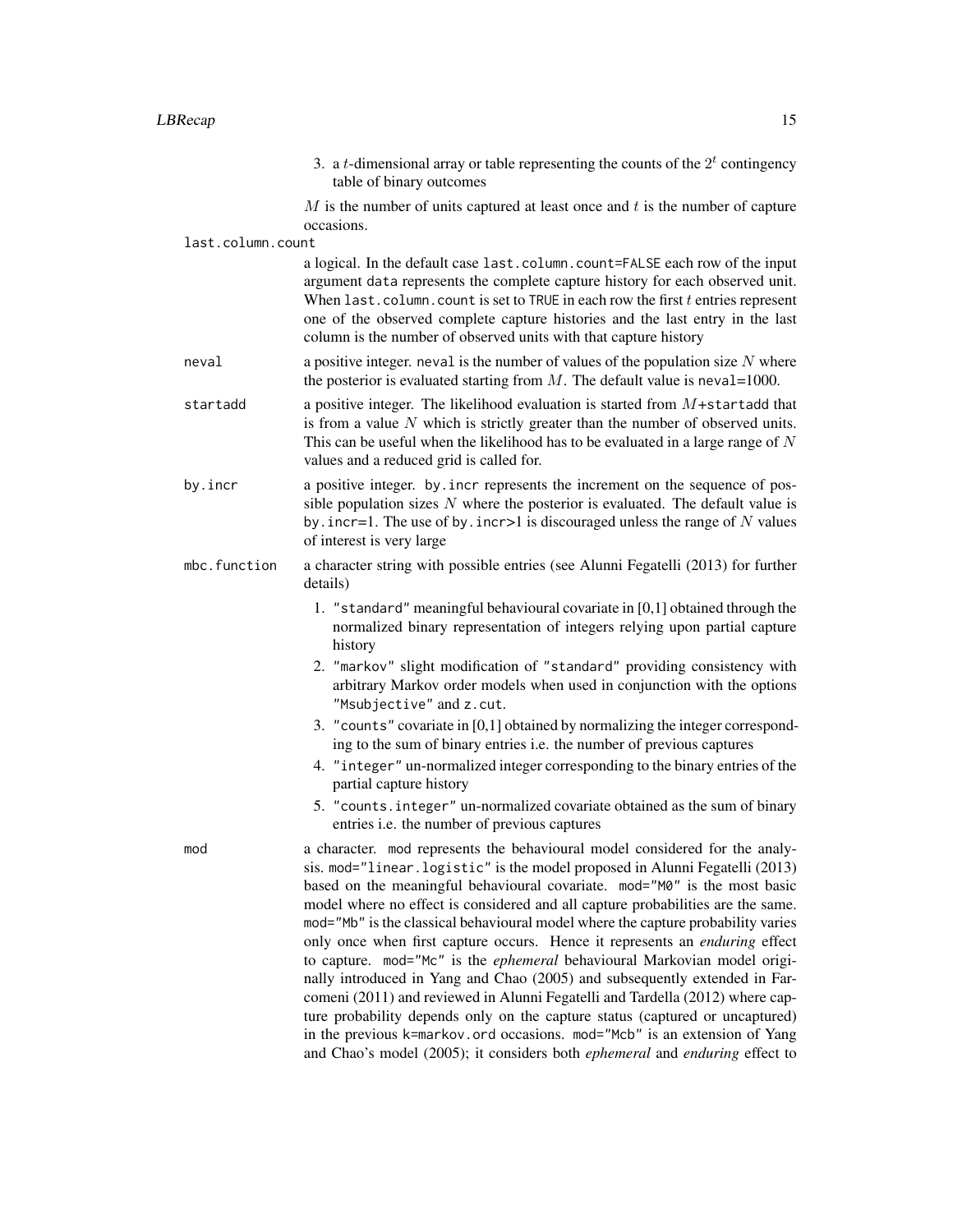|                           | capture. mod="Mt" is the standard temporal effect with no behavioural effect.<br>mod="Msubjective.cut" is an alternative behavioural model obtained through<br>a specific cut on the meaningful behavioural covariate interpreted as memory<br>effect. mod="Msubjective" is a customizable (subjective) behavioural model<br>within the linear logistic model framework requiring the specification of the two<br>additional arguments: the first one is meaningful.mat.subjective and con-<br>tains an $M$ by $t$ matrix of ad-hoc meaningful covariates depending on previous<br>capture history; the second one is meaningful.mat.new.value.subjective<br>and contains a vector of length $t$ corresponding to meaningful covariates for a<br>generic uncaptured unit. The default value for mod is "linear.logistic". |
|---------------------------|---------------------------------------------------------------------------------------------------------------------------------------------------------------------------------------------------------------------------------------------------------------------------------------------------------------------------------------------------------------------------------------------------------------------------------------------------------------------------------------------------------------------------------------------------------------------------------------------------------------------------------------------------------------------------------------------------------------------------------------------------------------------------------------------------------------------------|
| heterogeneity             | a logical. If TRUE individual heterogeneity effect is considered in the model                                                                                                                                                                                                                                                                                                                                                                                                                                                                                                                                                                                                                                                                                                                                             |
| markov.ord                | a positive integer. markov. ord is the order of Markovian model $M_c$ or $M_{cb}$ . It<br>is considered only if mod="Mc" or mod="Mcb".                                                                                                                                                                                                                                                                                                                                                                                                                                                                                                                                                                                                                                                                                    |
| meaningful.mat.subjective |                                                                                                                                                                                                                                                                                                                                                                                                                                                                                                                                                                                                                                                                                                                                                                                                                           |
|                           | M x t matrix containing numerical covariates to be used for a customized logis-<br>tic model approach                                                                                                                                                                                                                                                                                                                                                                                                                                                                                                                                                                                                                                                                                                                     |
|                           | meaningful.mat.new.value.subjective                                                                                                                                                                                                                                                                                                                                                                                                                                                                                                                                                                                                                                                                                                                                                                                       |
|                           | 1 x t numerical vector corresponding to auxiliary covariate to be considered<br>for unobserved unit                                                                                                                                                                                                                                                                                                                                                                                                                                                                                                                                                                                                                                                                                                                       |
| z.cut                     | numeric vector. z. cut is a vector containing the cut point for the memory effect<br>covariate. It is considered only if mod="Msubjective.cut"                                                                                                                                                                                                                                                                                                                                                                                                                                                                                                                                                                                                                                                                            |
| td.cov                    | data frame or matrix with $k$ columns and $t$ rows with each column correspond-<br>ing to a time-dependent covariate to be used at each capture occasion for any<br>captured/uncaptured unit                                                                                                                                                                                                                                                                                                                                                                                                                                                                                                                                                                                                                              |
|                           | td.cov.formula a character string to be used as additional component in the glm/glmer formula.<br>Names of each column of td. cov are forced to be X1, X2,  See examples<br>when covariates have to be considered as factors.                                                                                                                                                                                                                                                                                                                                                                                                                                                                                                                                                                                             |
| verbose                   | a logical. If TRUE the percentage of likelihood evaluation is printed out while<br>running.                                                                                                                                                                                                                                                                                                                                                                                                                                                                                                                                                                                                                                                                                                                               |
| graph                     | a logical. If TRUE a plot with the likelihood evaluations is sent to the graphi-<br>cal device. This helps to verify the possible presence of an almost flat profile<br>likelihood for N                                                                                                                                                                                                                                                                                                                                                                                                                                                                                                                                                                                                                                  |
| output                    | character. output select the kind of output from a very basic summary info on<br>the posterior output (point and interval estimates for the unknown N) to more<br>complete details including the estimates of the nuisance parameters and other<br>features of the fitted model                                                                                                                                                                                                                                                                                                                                                                                                                                                                                                                                           |
|                           |                                                                                                                                                                                                                                                                                                                                                                                                                                                                                                                                                                                                                                                                                                                                                                                                                           |

## Details

The LBRecap procedure is computing intensive for high values of neval.

## Value

(if output="complete") the function LBRecap returns a list of:

1. Modelmodel considered.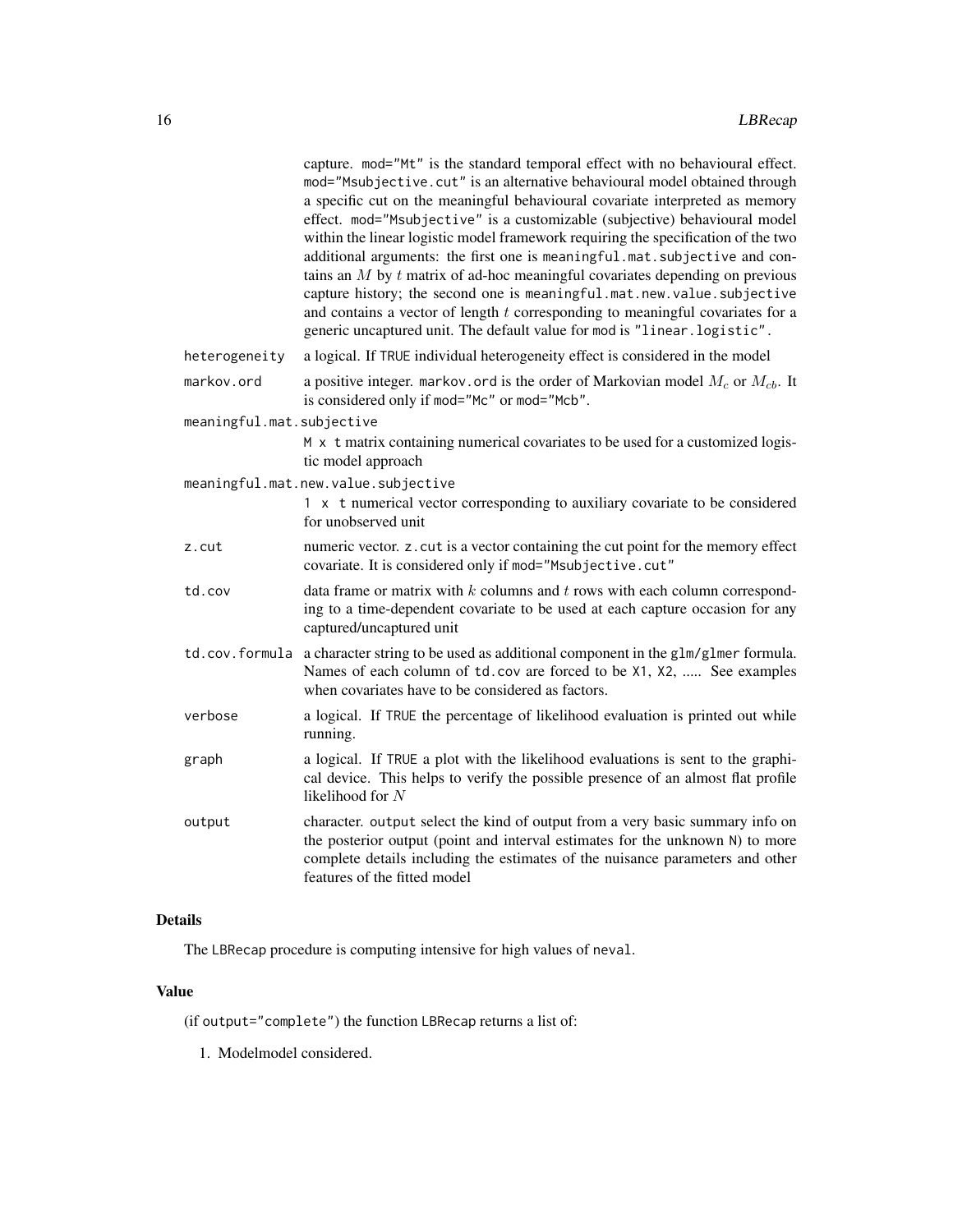- <span id="page-16-0"></span>2. N.hatunconditional maximum likelihood estimate for N
- 3. CIinterval estimate for N
- 4. AICAkaike information criterion.
- 5. L.FailureLikelihood Failure condition
- 6. N.rangevalues of N considered.
- 7. log.likvalues of the log-likelihood distribution for each N considered
- 8. z.matrixmeaningful behavioural covariate matrix for the observed data
- 9. vec.cutcut point used to set up meaningful partitions the set of the partial capture histories according to the value of the value of the meaningful behavioural covariate.

## Author(s)

Danilo Alunni Fegatelli and Luca Tardella

#### References

Alunni Fegatelli, D. and Tardella, L. (2012) Improved inference on capture recapture models with behavioural effects. Statistical Methods & Applications Applications Volume 22, Issue 1, pp 45-66 10.1007/s10260-012-0221-4

Farcomeni A. (2011) Recapture models under equality constraints for the conditional capture probabilities. Biometrika 98(1):237–242

## See Also

[LBRecap.custom.part](#page-18-1), [LBRecap.all](#page-16-1), [BBRecap](#page-2-1)

### Examples

```
data(greatcopper)
mod.Mb=LBRecap(greatcopper,mod="Mb")
str(mod.Mb)
```
<span id="page-16-1"></span>LBRecap.all *Standard behavioural and time effect models via unconditional (complete) likelihood approach*

#### **Description**

Comparative point and interval estimates for the population size  $N$  obtained fitting many alternative behavioural and time effect capture-recapture models. AIC index is reported for each alternative model.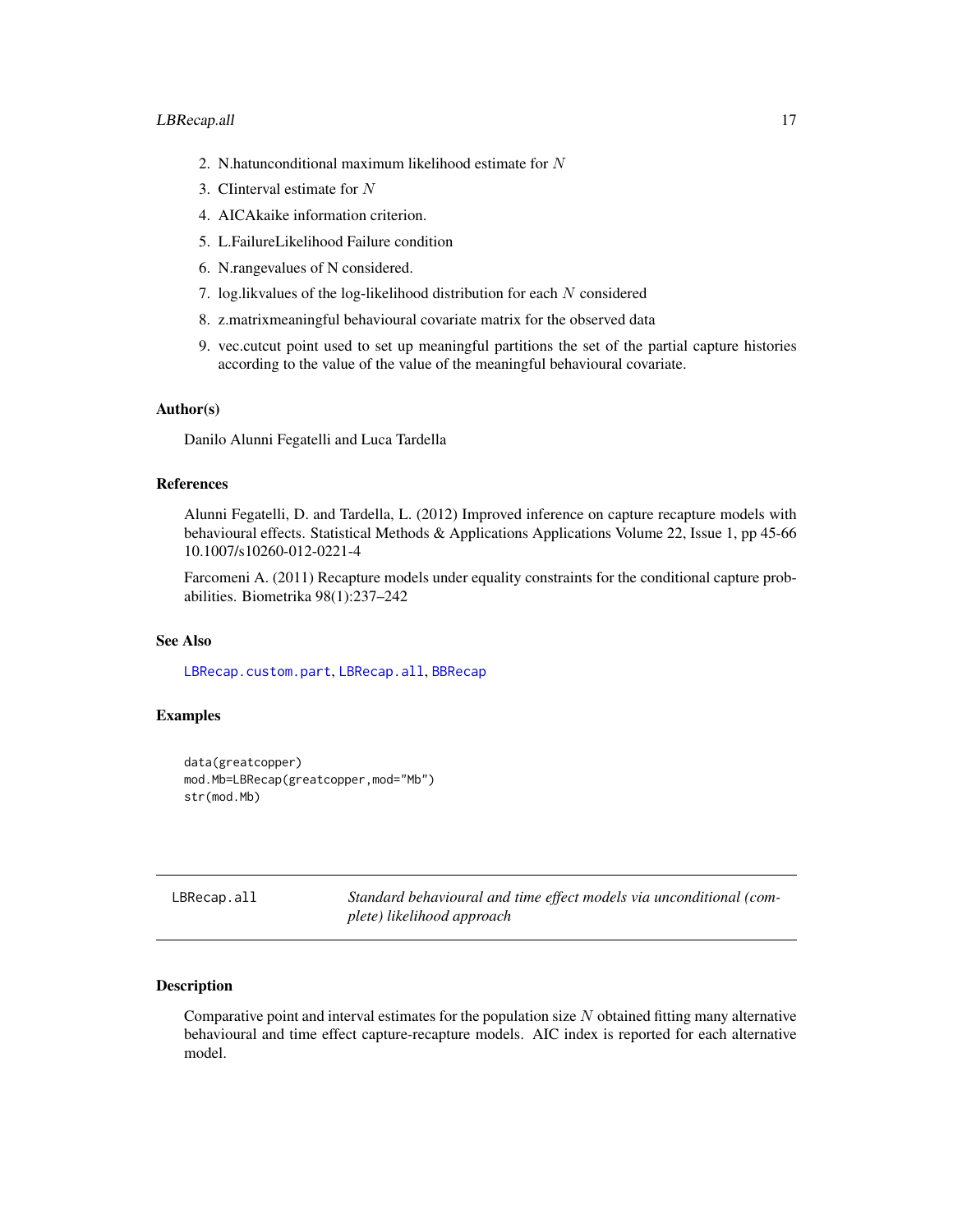## Usage

```
LBRecap.all(data, last.column.count=FALSE, neval=1000, by.incr=1,
   which.mod=c("all","standard"), sort=c("default","AIC"))
```
#### Arguments

| data              | can be one of the following:                                                                                                                                                                                                                                                                                                                                                                                                                                                    |
|-------------------|---------------------------------------------------------------------------------------------------------------------------------------------------------------------------------------------------------------------------------------------------------------------------------------------------------------------------------------------------------------------------------------------------------------------------------------------------------------------------------|
|                   | 1. an $M$ by $t$ binary matrix/data.frame                                                                                                                                                                                                                                                                                                                                                                                                                                       |
|                   | 2. a matrix/data.frame with $(t + 1)$ columns according to the value of<br>last.column.count                                                                                                                                                                                                                                                                                                                                                                                    |
|                   | 3. a <i>t</i> -dimensional array or table representing the counts of the $2t$ contingency<br>table of binary outcomes $M$ is the number of units captured at least once<br>and $t$ is the number of capture occasions.                                                                                                                                                                                                                                                          |
| last.column.count |                                                                                                                                                                                                                                                                                                                                                                                                                                                                                 |
|                   | a logical. In the default case last.column.count=FALSE each row of data<br>represents the complete capture history for each observed unit. When code-<br>last.column.count=TRUE in each row the first $t$ entries represent one of the pos-<br>sible observed complete capture histories and the last entry (last column) is the<br>number of observed units with that capture history                                                                                          |
| neval             | a positive integer, neval is the number of alternative values of the population<br>size N where the likelihood is evaluated and then maximized. They run from the<br>minimum value M and they are increased by by . incr (see below the description<br>of the by. incr argument). The default value is neval=1000.                                                                                                                                                              |
| by.incr           | a positive integer, by, incr represents the increment on the sequence of evalu-<br>ated values for N. The default value is by . incr=1.                                                                                                                                                                                                                                                                                                                                         |
| which.mod         | a character. which mod selects which models are fitted and compared. In the<br>default setting which. mod="all" all alternative models are fitted including new<br>behavioural models based on alternative meaningful covariates (see Details).<br>When which.mod="standard" the function only fits classical behavioural mod-<br>els with either enduring effects as in $M_b$ , $M_{c_1b}$ , $M_{c_2b}$ or ephemeral effects as in<br>purely Markovian $M_{c_1}$ and $M_{c_2}$ |
| sort              | character, sort selects the order of models.                                                                                                                                                                                                                                                                                                                                                                                                                                    |

## Details

The available models are:  $M_0$ ,  $M_b$ ,  $M_t$ ,  $M_{c_1}$ ,  $M_{c_2}$ ,  $M_{c_2}$ ,  $M_{mc}$ ,  $M_{mc}$ ,  $M_{mc_{count}}$  and  $M_{mc_{count.int}}$ . This function LBRecap.all can be computing intensive for high values of neval.

#### Value

A dataframe with one row corresponding to each model and the following columns:

model: model considered

npar: number of parameters

AIC: Akaike's information criterion

Nhat: estimate of population size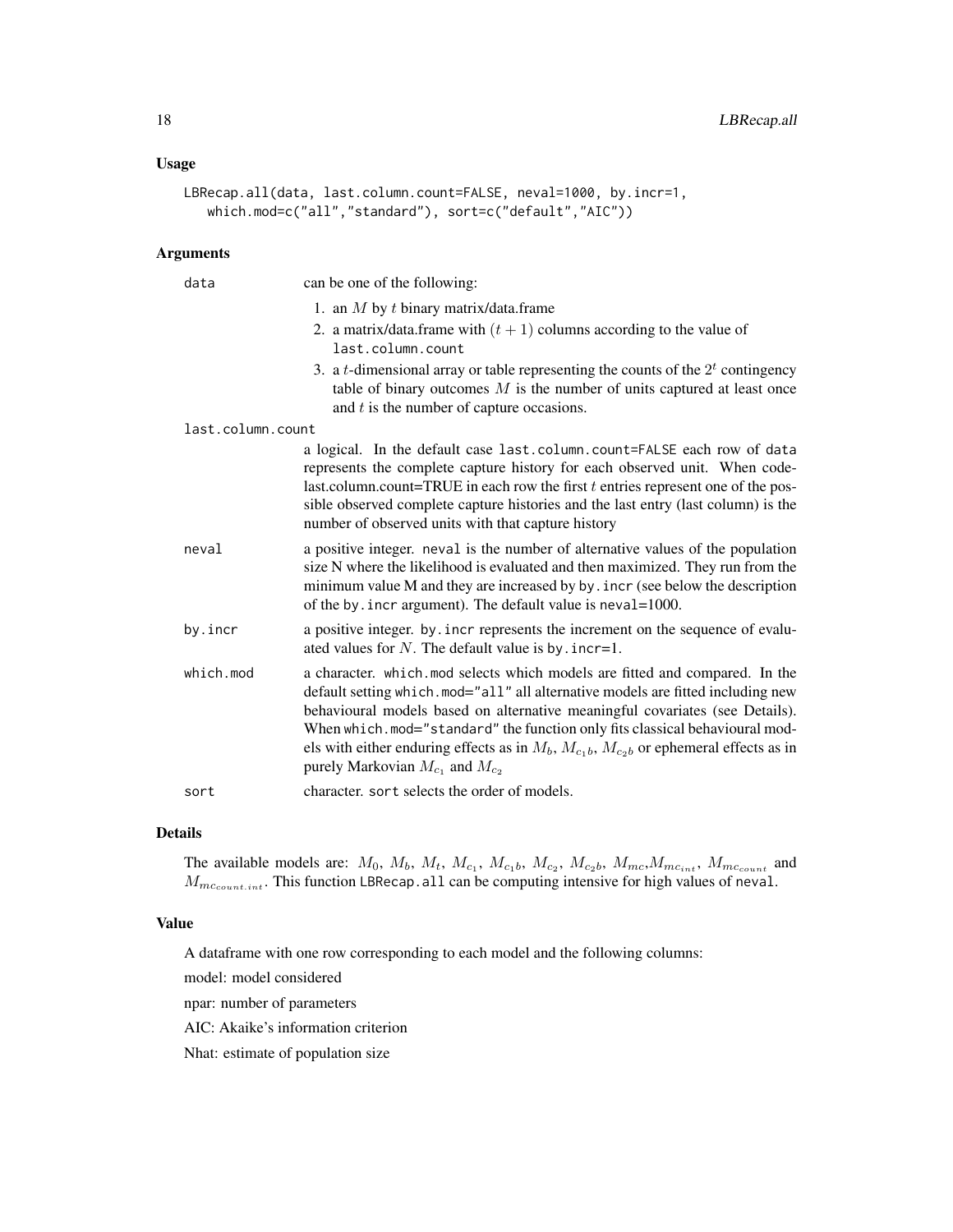<span id="page-18-0"></span>Ninf: lower 95% confidence limit

Nsup: upper 95% confidence limit

#### Author(s)

Danilo Alunni Fegatelli and Luca Tardella

## References

Alunni Fegatelli D. (2013) New methods for capture-recapture modelling with behavioural response and individual heterogeneity.

Alunni Fegatelli D., Tardella L. (2012) Improved inference on capture recapture models with behavioural effects. Statistical Methods & Applications Applications Volume 22, Issue 1, pp 45-66 10.1007/s10260-012-0221-4

Farcomeni A. (2011) Recapture models under equality constraints for the conditional capture probabilities. Biometrika 98(1):237–242

Otis D. L., Burnham K. P., White G. C, Anderson D. R. (1978) Statistical Inference From Capture Data on Closed Animal Populations, Wildlife Monographs.

Yang H.C., Chao A. (2005) Modeling animals behavioral response by Markov chain models for capture-recapture experiments, Biometrics 61(4), 1010-1017

### See Also

[LBRecap](#page-13-1),

#### Examples

```
## Not run:
data(greatcopper)
LBRecap.all(greatcopper)
```
## End(Not run)

<span id="page-18-1"></span>LBRecap.custom.part *Unconditional likelihood inference for behavioural effect models based on an ad-hoc partition of the set of all partial capture histories*

#### Description

Unconditional likelihood inference for a general model framework based on the capture probabilities conditioned on each possible partial capture history. As suggested in Alunni Fegatelli and Tardella (2012) the conditional approach originally proposed in Farcomeni (2011) [saturated reparameterization] is reviewed in terms of partitions into equivalence classes of conditional probabilities. In this function the user can directly provide the model as a partition.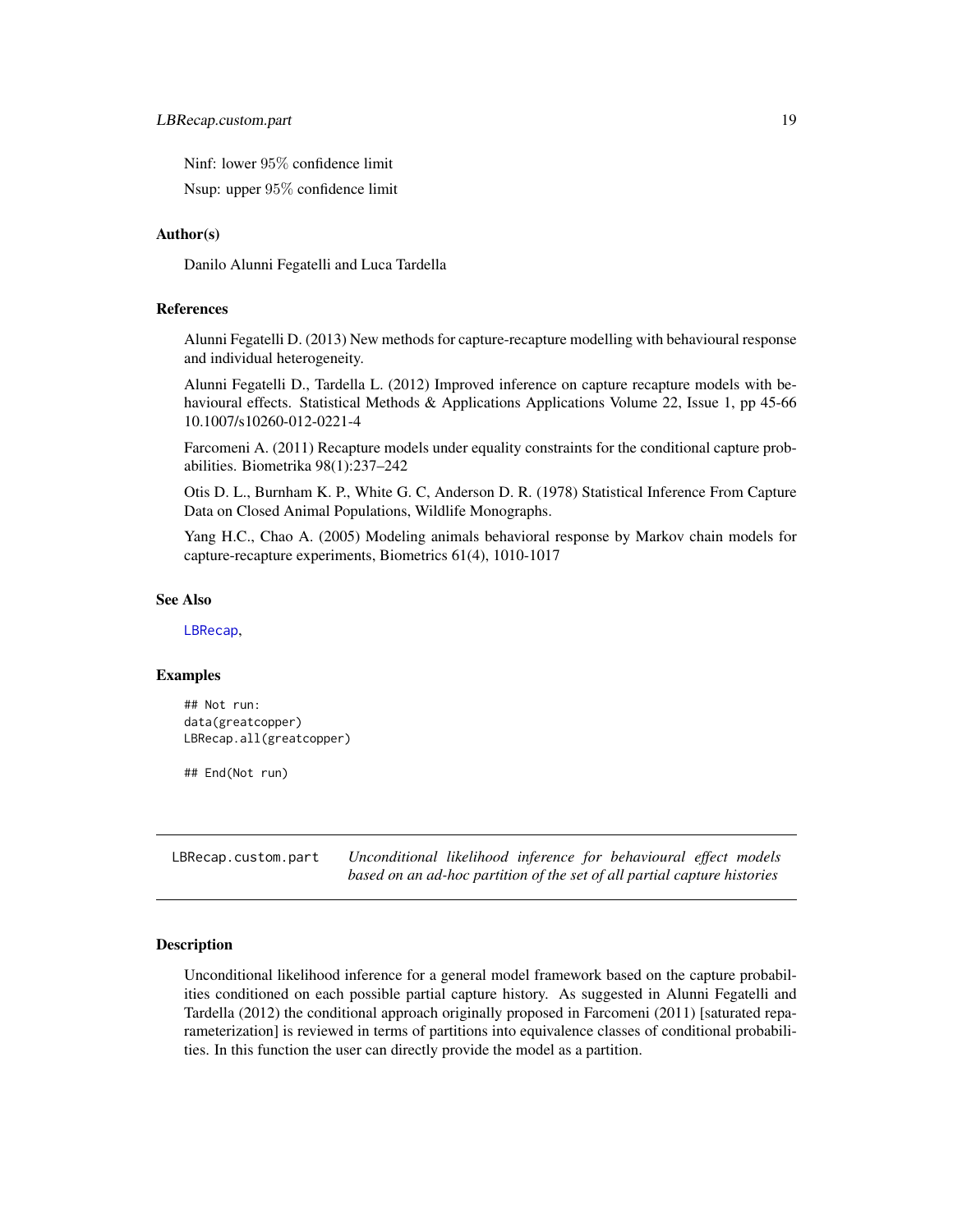## Usage

```
LBRecap.custom.part (data,last.column.count=FALSE, partition, neval = 1000,
    by.incr = 1, output = c("base", "complete")
```
#### Arguments

| data              | can be one of the following:                                                                                                                                                                                                                                                                                                                                                           |
|-------------------|----------------------------------------------------------------------------------------------------------------------------------------------------------------------------------------------------------------------------------------------------------------------------------------------------------------------------------------------------------------------------------------|
|                   | 1. an $M$ by $t$ binary matrix/data.frame                                                                                                                                                                                                                                                                                                                                              |
|                   | 2. a matrix/data.frame with $(t + 1)$ columns according to the value of<br>last.column.count                                                                                                                                                                                                                                                                                           |
|                   | 3. a <i>t</i> -dimensional array or table representing the counts of the $2t$ contingency<br>table of binary outcomes $M$ is the number of units captured at least once<br>and $t$ is the number of capture occasions.                                                                                                                                                                 |
| last.column.count |                                                                                                                                                                                                                                                                                                                                                                                        |
|                   | a logical. In the default case last.column.count=FALSE each row of data<br>represents the complete capture history for each observed unit. When code-<br>last.column.count=TRUE in each row the first $t$ entries represent one of the pos-<br>sible observed complete capture histories and the last entry (last column) is the<br>number of observed units with that capture history |
| partition         | list. partition represents a partition of the set of all partial capture histories.                                                                                                                                                                                                                                                                                                    |
| neval             | a positive integer, neval is the number of values evaluated for the population<br>size N. The default value is $neval=1000$ .                                                                                                                                                                                                                                                          |
| by.incr           | a positive integer. by incr represents the increment on the sequence of evalu-<br>ated values for $N$ . The default value is by . incr=1.                                                                                                                                                                                                                                              |
| output            | character. output select the kind of output from a very basic summary info on<br>the posterior output (point and interval estimates for the unknown N) to more<br>complete details.                                                                                                                                                                                                    |

## Details

The unconditional likelihood is evaluated by means of glm/glmer for each value of the N parameter and it is then maximized.

#### Value

(if output="complete") the function LBRecap returns a list of:

- 1. N.hatunconditional maximum likelihood estimate for  $N$
- 2. CIinterval estimate for N
- 3. pH.hatpoint estimate of nuisance parameters (conditional probabilities)
- 4. AICAkaike information criterion.
- 5. L.FailureLikelihood Failure condition
- 6. N.rangesequence of  $N$  values considered
- 7. log.likvalues of the log-likelihood distribution for each N considered
- 8. partitionslist of subsets of partial capture histories corresponding to equivalence classes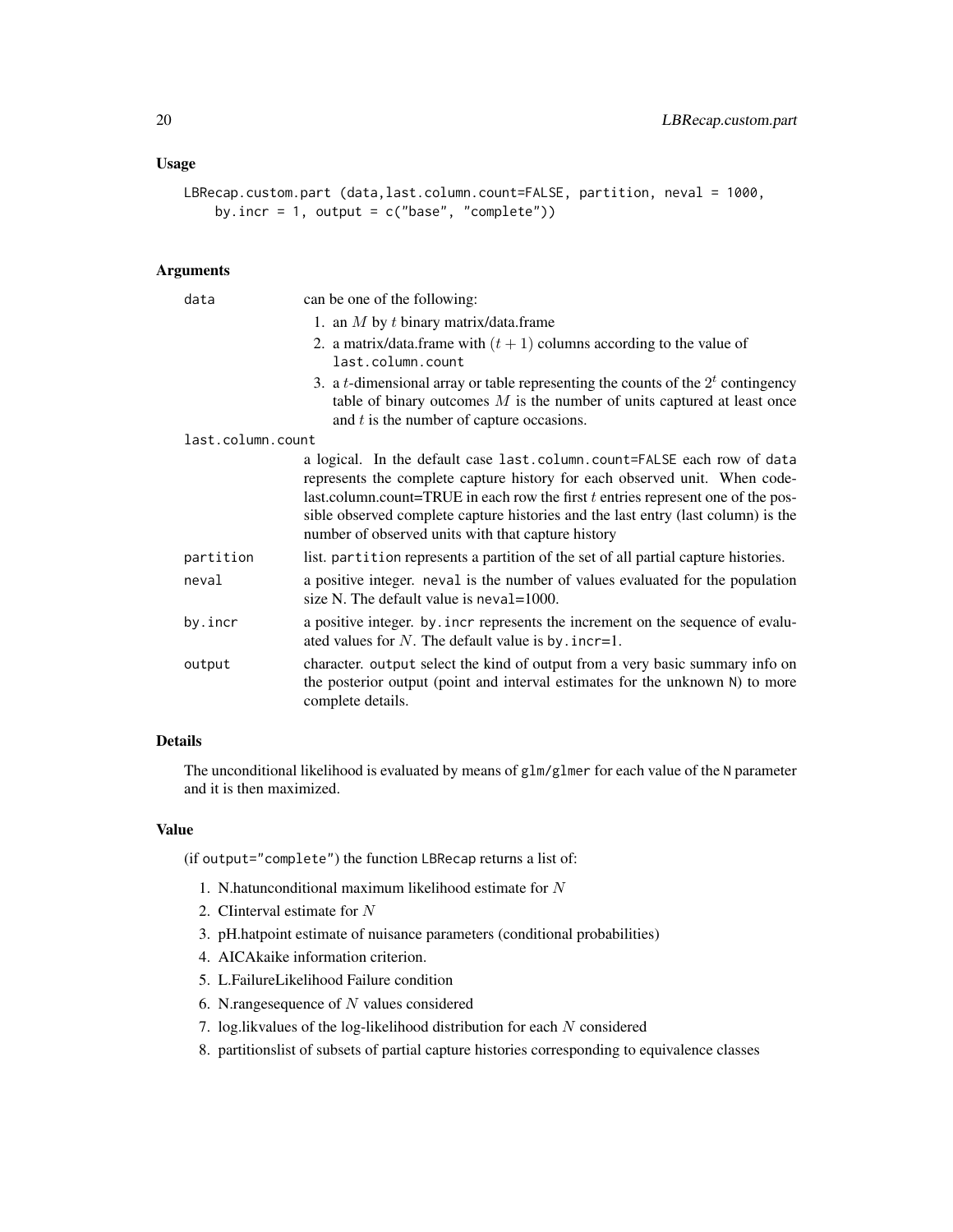## <span id="page-20-0"></span>list.historylabels 21

#### Author(s)

Danilo Alunni Fegatelli and Luca Tardella

#### References

Alunni Fegatelli, D. and Tardella, L. (2012) Improved inference on capture recapture models with behavioural effects. Statistical Methods & Applications Applications Volume 22, Issue 1, pp 45-66 10.1007/s10260-012-0221-4

Farcomeni A. (2011) Recapture models under equality constraints for the conditional capture probabilities. Biometrika 98(1):237–242

## See Also

[partition.ch](#page-23-1), [BBRecap.custom.part](#page-9-1), [LBRecap](#page-13-1)

#### Examples

```
data(greatcopper)
partition.Mc1=partition.ch(quant.binary,t=ncol(greatcopper),breaks=c(0,0.5,1))
mod.Mc1=LBRecap.custom.part(greatcopper,partition=partition.Mc1)
str(mod.Mc1)
```
list.historylabels *List all the observable partial capture histories*

#### Description

This function returns a list of all the observable partial capture histories which can be recorded in a discrete-time capture-recapture setting with  $t$  consecutive trapping occasions. The observable partial capture histories are  $2^t - 1$ 

#### Usage

```
list.historylabels(t,t.max=15)
```
#### Arguments

|       | a positive integer representing the total number of trapping occasions                              |
|-------|-----------------------------------------------------------------------------------------------------|
| t.max | a positive integer representing upper bound on the total number of trapping oc-<br>casions allowed. |

## Details

For obvious computing/memory reasons t is not allowed to be arbitrarily large. With  $t$ . max=15 there are 32767 possible partial capture histories. If  $t \geq t$ . max the function stops with an error message.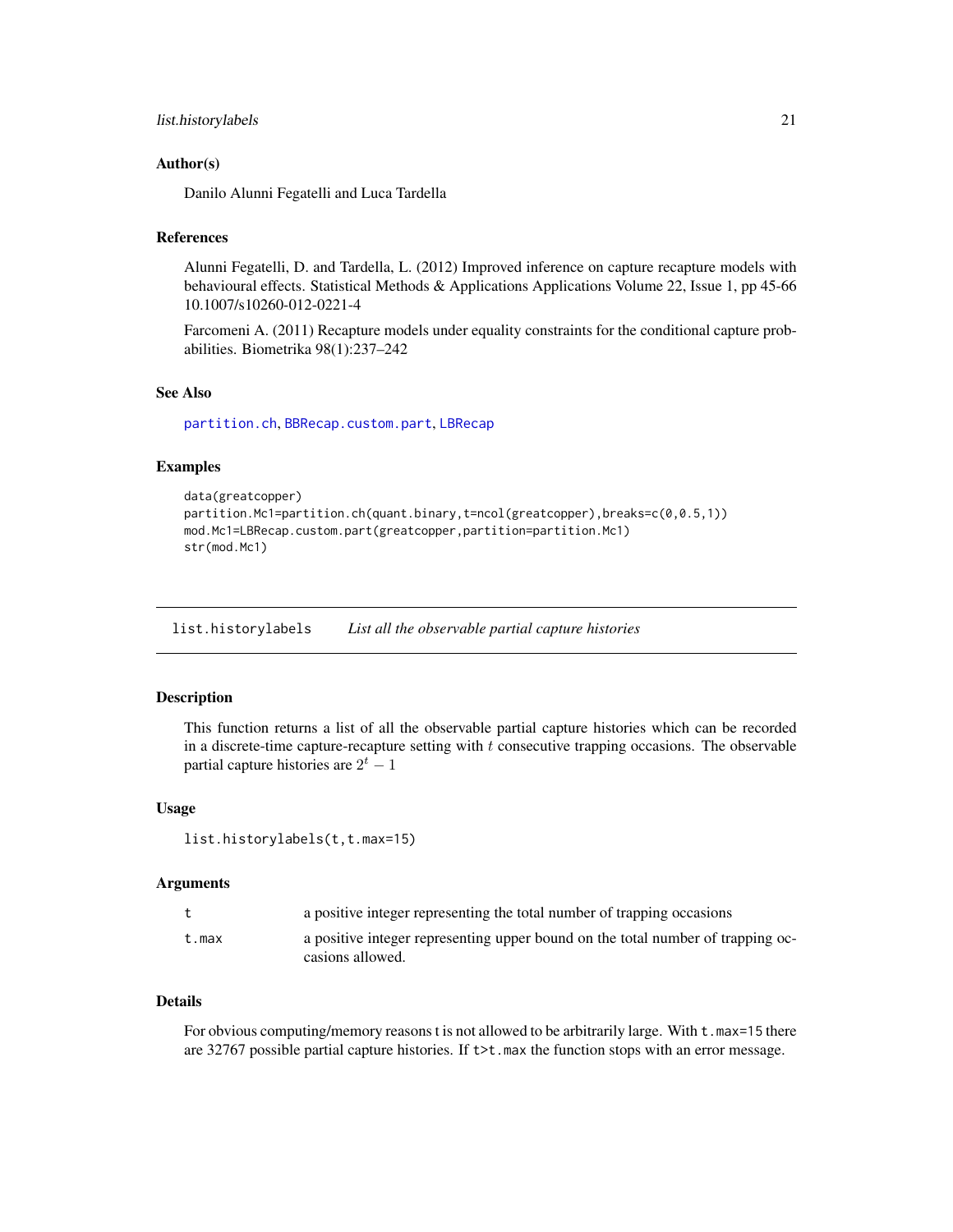## <span id="page-21-0"></span>Value

A list of all the observable partial capture histories which can be recorded in a discrete-time capturerecapture setting with t consecutive trapping occasions. If  $t$   $>$  t.max the function stops with an error message.

#### Author(s)

Danilo Alunni Fegatelli and Luca Tardella

#### See Also

partition.ch

#### Examples

list.historylabels(t=4)

lizard *Lizard data*

#### Description

The giant day gecko (Phelsuma madagascariensis grandis) is a tropical reptile naturally occurring in the northern part of Madagascar. Data represent an extensive capture-recapture experiment at the Masoala rainforest exhibit, Zurich Zoo. The researchers used the individual color patterns of this gecko species for photo recognition. Due to the high number of sampling sessions, this study is based on an unusually good dataset. Moreover, it is a captive population and, therefore, we can be sure that the closed population assumption is valid. However, the dataset is comparable to natural conditions because of the dimensions of the Masoala rainforest exhibit; it is currently the second largest tropical exhibit in the world. Additional variation in the dataset results from timedependent variation in recapture rates (obvious dependence of gecko activity on daily weather) and the photographic capture method (it is harder to spot and photograph juvenile compared to adult geckos).

#### Usage

lizard

#### Format

A matrix with 68 rows (observed units) and 30 columns (capture occasions)

#### References

Wanger T.C. et al. (2009) How to monitor elusive lizards: comparison of capture-recapture methods on giant day geckos (Gekkonidae, Phelsuma madagascariensis grandis) in the Masoala rainforest exhibit, Zurich Zoo. Ecological Research 24(2):345–353.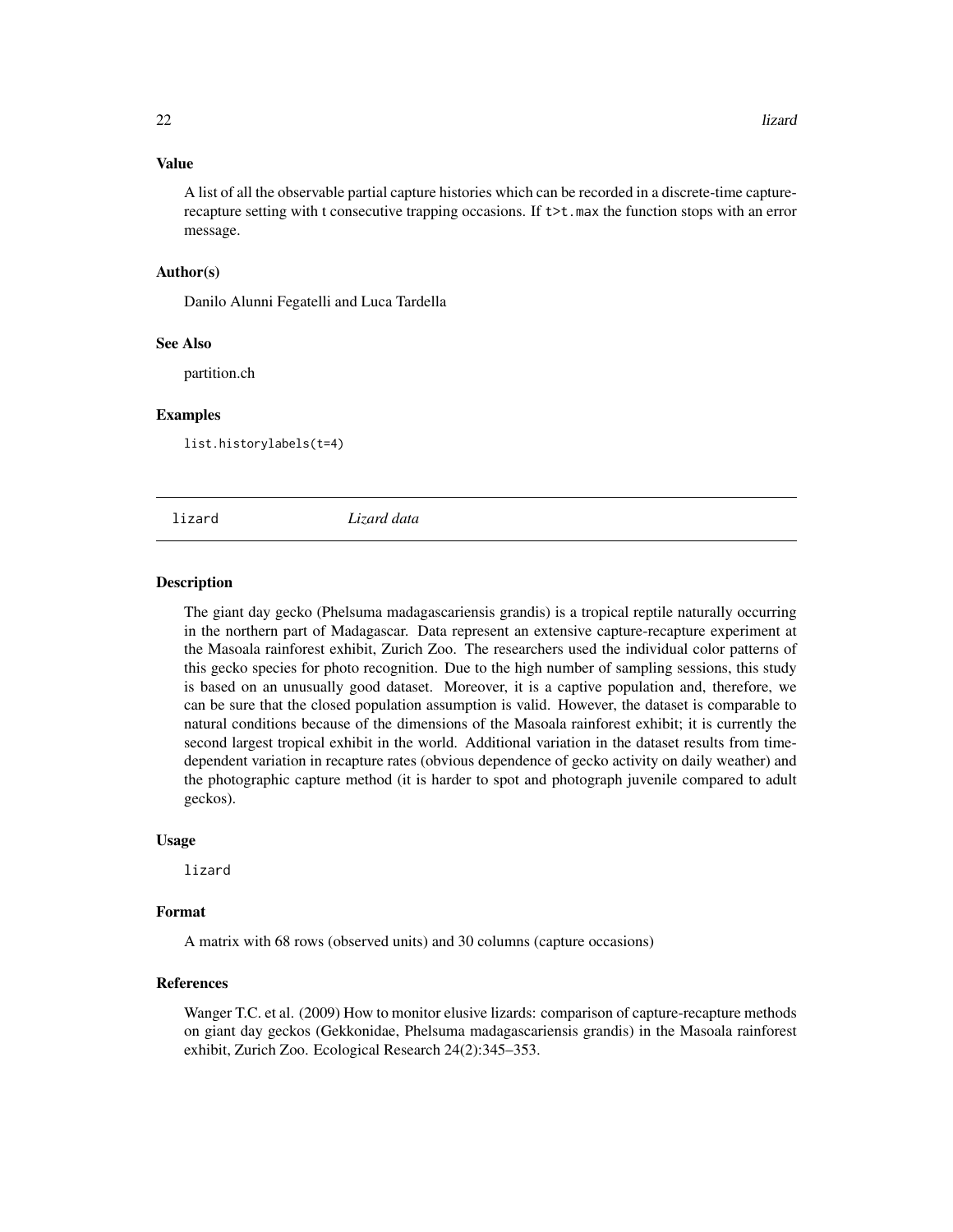#### <span id="page-22-0"></span> $m$ ouse  $23$

#### Examples

data(lizard)

mouse *Mouse Dataset*

## Description

Mouse (Microtus Pennsylvanicus) Dataset

#### Usage

mouse

#### Format

A matrix with 104 rows (observed animals) and 5 columns (capture occasions)

#### Details

The mouse (Microtus pennsylvanicus) data were first discussed in Nichols, Pollock and Hines (1984). The original live-trapping experiment was conducted monthly from June to December, 1980. During each month, the capture-recapture procedure was repeated for 5 consecutive days. The detailed data are given in Williams, Nichols and Conroy (2002, pp. 525-528). We use the data collected in June. A total of 104 distinct mice were caught in the experiment.

#### References

J. D. Nichols, K. H. Pollock and J. E. Hines, The Use of a Robust Capture-Recapture Design in Small Mammal Population Studies: A Field Example with Microtus Pennsylvanicus, Acta Theriologica, vol. 29. 30:357-365, 1984

#### Examples

data(mouse)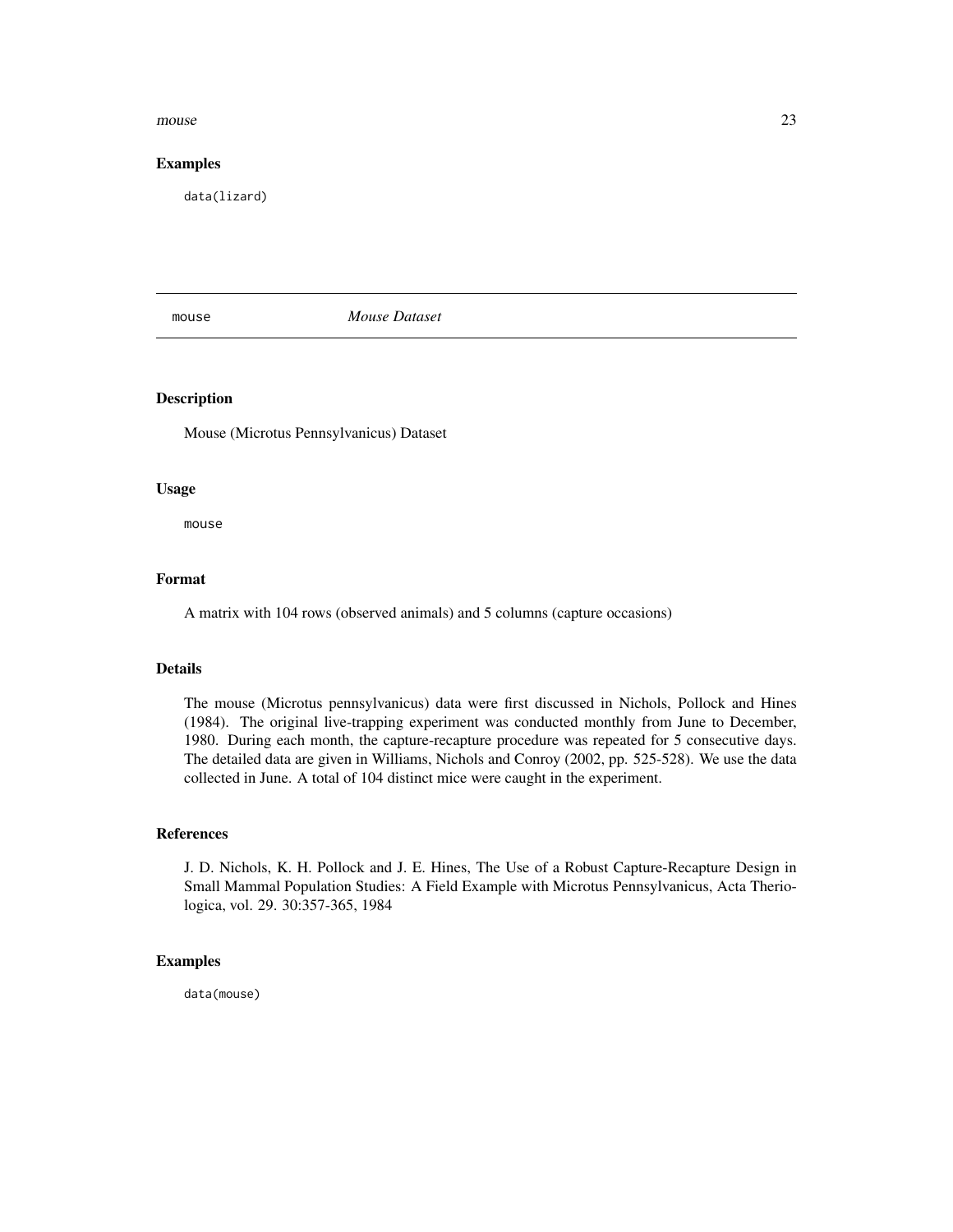<span id="page-23-1"></span><span id="page-23-0"></span>

## Description

All the possible partial capture histories observable during a capture-recapture experiment with  $t$ sampling occasions can be partitioned according to numerical values corresponding to some meaningful covariate (quantification of binary sequences corresponding to partial capture histories). Each subset of the partition corresponds to all partial capture histories which returns numerical values of the quantification within one of the intervals represented by two consecutive values in the optional argument vector breaks.

#### Usage

```
partition.ch(quantify.ch.fun, t, breaks, include.lowest = T,
   type = c("list", "index"), ...)
```
## Arguments

| quantify.ch.fun |                                                                                                                                                                                  |  |
|-----------------|----------------------------------------------------------------------------------------------------------------------------------------------------------------------------------|--|
|                 | a function which returns a numerical value for each possible partial capture his-<br>tory                                                                                        |  |
| t               | an integer. t is number of trapping occasions                                                                                                                                    |  |
| breaks          | a vector of numerical values which are used as bounds for the interval of numer-<br>ical values corresponding to partial capture histories that belongs to the same<br>partition |  |
|                 | include lowest a logical, indicating if an $x[i]$ equal to the lowest (or highest, when right =<br>FALSE) breaks value should be included                                        |  |
| type            | a character string. It can be either "list" or "index". See examples.                                                                                                            |  |
| .               | additional arguments to be passed to quantify.ch.fun                                                                                                                             |  |

#### Details

It is useful in conjunction with LBRecap.custom.part. See examples.

#### Value

If the argument type="list" a list is returned. If type="index" a numerical index corresponding to the numeric integer equivalent of the consecutive interval according to the convention used in objects of class factor

#### Author(s)

Danilo Alunni Fegatelli and Luca Tardella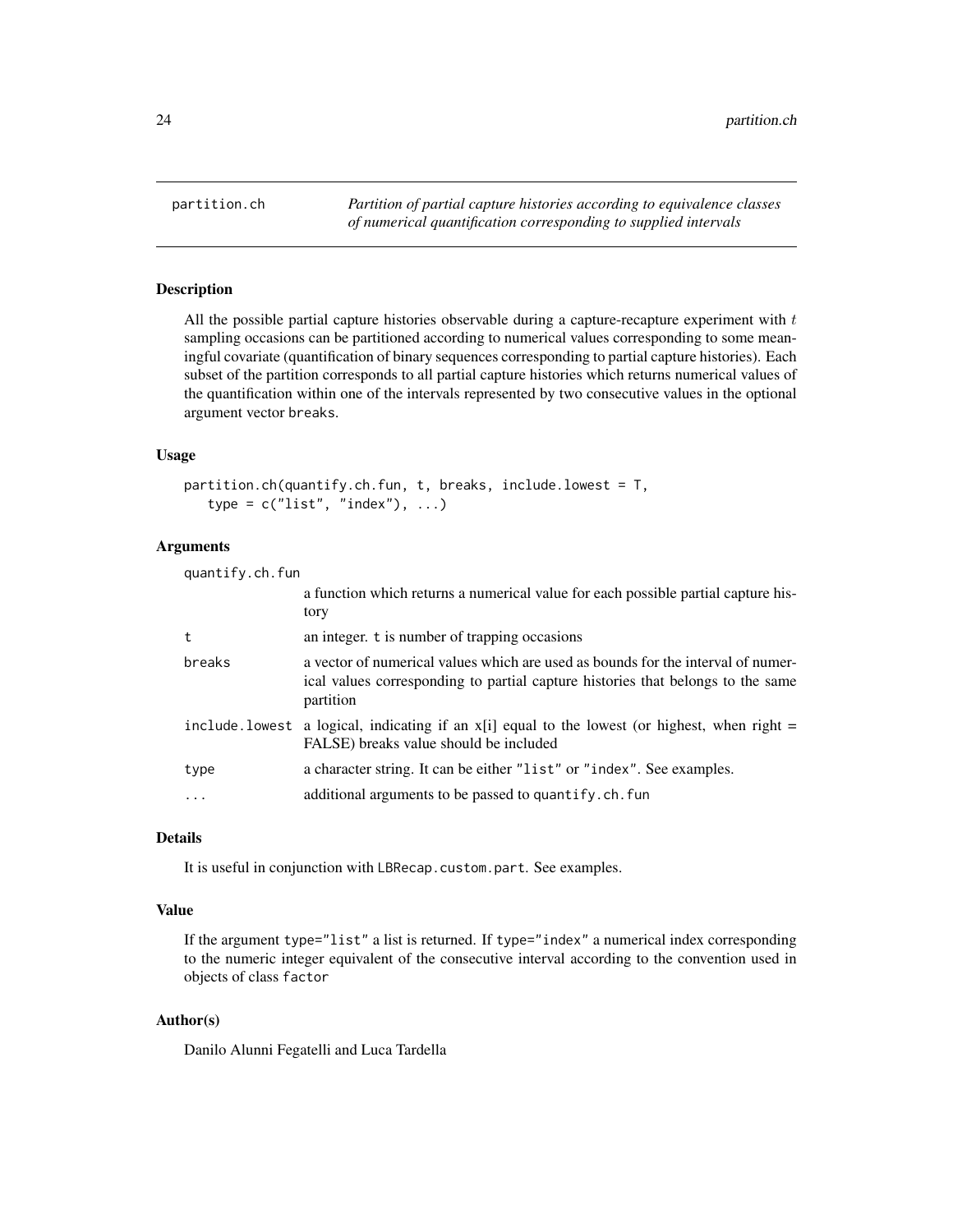<span id="page-24-0"></span> $pch$  25

## See Also

[LBRecap.custom.part](#page-18-1), [BBRecap.custom.part](#page-9-1)

## Examples

```
data(mouse)
head(mouse)
t=ncol(mouse)
Mc1.partition=partition.ch(quantify.ch.fun=quant.binary,t=t,breaks=c(0,0.5,1))
Mc1.partition
mod.Mc1.cust=BBRecap.custom.part(mouse,partition=Mc1.partition)
mod.Mc1.cust
mod.Mc1.easy=BBRecap(mouse,mod="Mc",markov.ord=1,output="complete")
mod.Mc1.easy$N.hat.RMSE
mod.Mc1.easy$HPD.N
mod.Mc1.easy$log.marginal.likelihood
```
# the two functions give the same results!

pch *Partial Capture Histories from a Binary Data Matrix.*

## Description

pch is used to obtain all the observed partial capture histories corresponding to an observed binary data matrix.

## Usage

```
pch(data.matrix)
```
## Arguments

data.matrix a binary data matrix

## Value

pch returns a matrix of mode "character" where each element represents the partial capture history associated to the respective element of the input binary data matrix.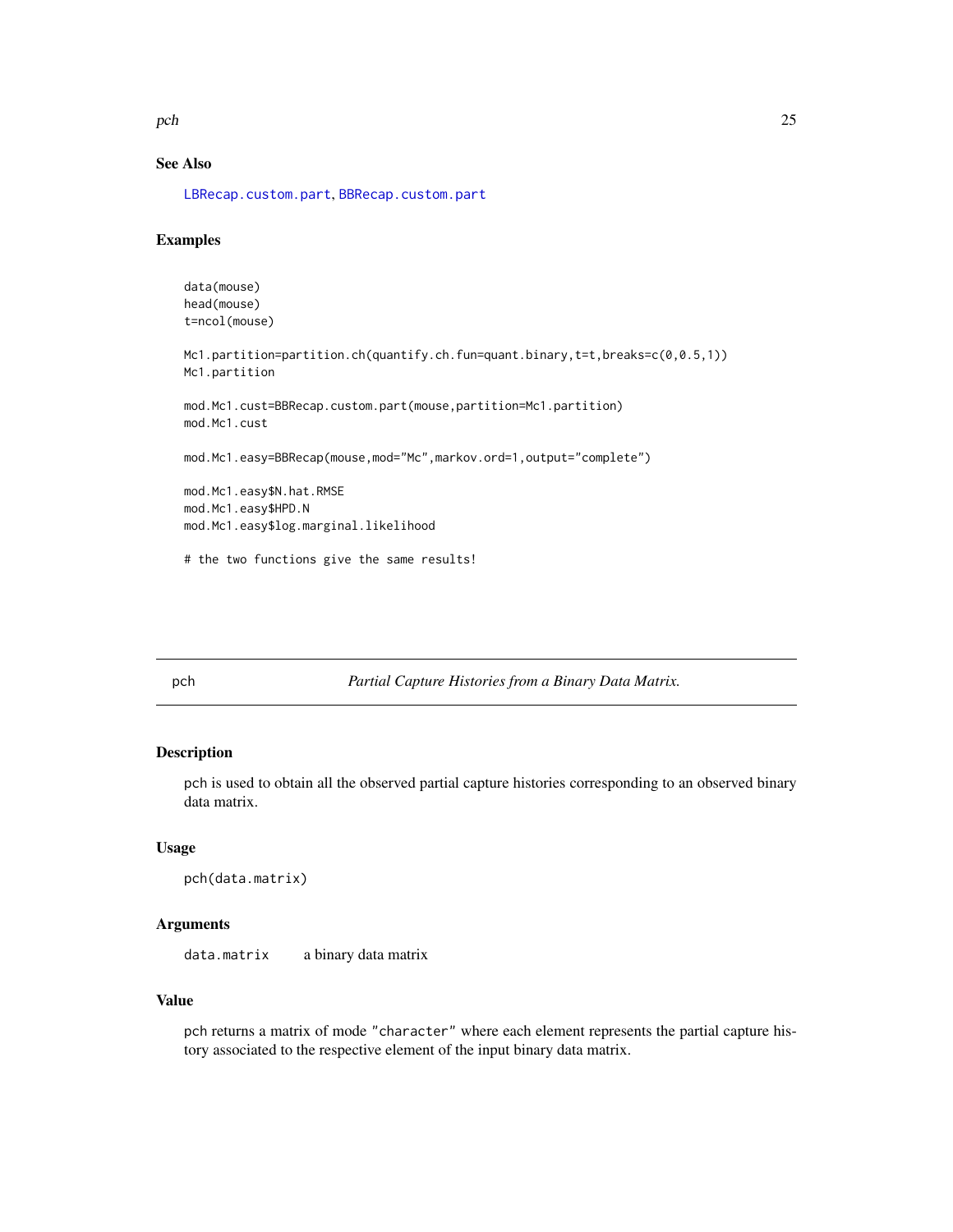#### Author(s)

Danilo Alunni Fegatelli and Luca Tardella

#### See Also

[BBRecap.custom.part](#page-9-1) and [LBRecap.custom.part](#page-18-1)

## Examples

```
data(greatcopper) # load greatcopper data
pch(greatcopper)
```
quant.binary *Quantification of binary capture histories*

#### Description

The quant.binary family of functions allow to quantify binary capture histories (partial or complete) in terms of a meaningful quantity which can be interpreted as a possibly meaningful behavioral covariate (like memory persistence of previous capture history)

#### Usage

```
quant.binary(x)
quant.binary.markov(x, markov.ord)
quant.binary.integer(x)
quant.binary.counts(x)
quant.binary.counts.integer(x)
```
#### Arguments

| $\mathsf{x}$ | either a character string or a numeric vector exclusively made by binary entries<br>$0 \text{ or } 1$ .                                                                                                                                 |
|--------------|-----------------------------------------------------------------------------------------------------------------------------------------------------------------------------------------------------------------------------------------|
| markov.ord   | a positive integer representing the order of the Markovian structure which one is<br>willing to reproduce with suitable partition of the unit interval and the quantifi-<br>cation of capture history standardized in the unit interval |

#### Details

For a more detailed description of instances of meaningful behavioral covariates see Alunni Fegatelli and Tardella (2012) and Alunni Fegatelli (2013)[PhD Thesis]

#### Value

For quant.binary it returns a numeric value within the unit interval [0,1] and quant.binary.markov. For quant.binary.integer it returns an integer value .

<span id="page-25-0"></span>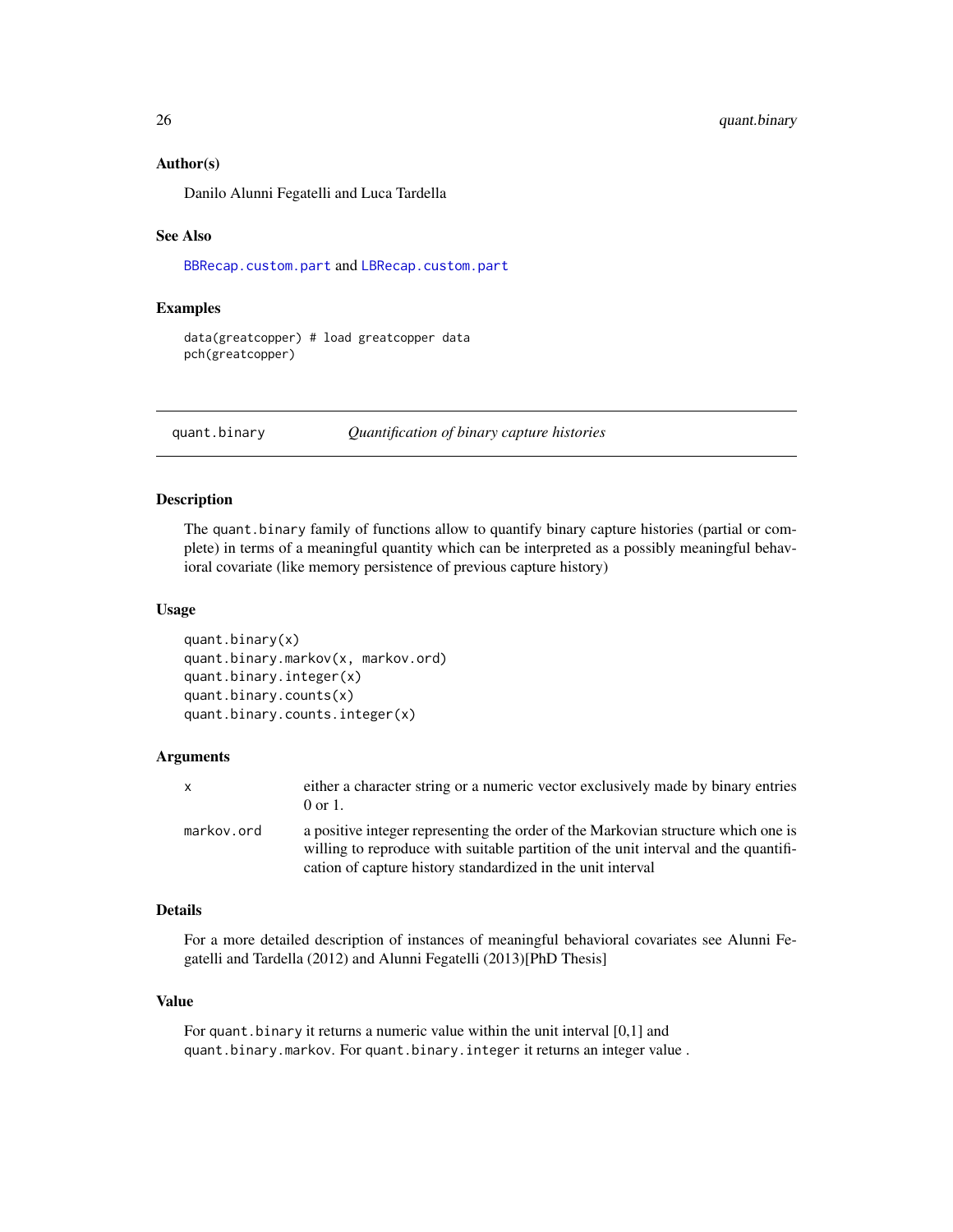#### <span id="page-26-0"></span>rissanen 27

#### Author(s)

Danilo Alunni Fegatelli and Luca Tardella

#### References

Alunni Fegatelli, D. and Tardella, L. (2012) Improved inference on capture recapture models with behavioural effects. Statistical Methods & Applications Applications Volume 22, Issue 1, pp 45-66 10.1007/s10260-012-0221-4

Alunni Fegatelli, D. (2013) New methods for capture-recapture modelling with behavioural response and individual heterogeneity. PhD Thesis. [http://padis.uniroma1.it/bitstream/10805](http://padis.uniroma1.it/bitstream/10805/2085/1/TesiDottorato-AlunniFegatelliDanilo.pdf)/ [2085/1/TesiDottorato-AlunniFegatelliDanilo.pdf](http://padis.uniroma1.it/bitstream/10805/2085/1/TesiDottorato-AlunniFegatelliDanilo.pdf)

#### Examples

## Example of quantification with character input

capt.hist="0110"

```
quant.binary(capt.hist)
quant.binary.markov(capt.hist,markov.ord=2)
quant.binary.integer(capt.hist)
quant.binary.counts(capt.hist)
quant.binary.counts.integer(capt.hist)
```
## Example of quantification with numeric input

ch=c(0,1,1,0)

quant.binary(ch) quant.binary.markov(ch,markov.ord=2) quant.binary.integer(ch) quant.binary.counts(ch) quant.binary.counts.integer(ch)

rissanen *Rissanen's universal prior for integers*

## Description

It returns (up to normalizing constant) the mass assigned to each positive integer or a vector of integers by Rissanen's universal prior for positive integers

#### Usage

rissanen(n)

#### Arguments

n a vector of positive integers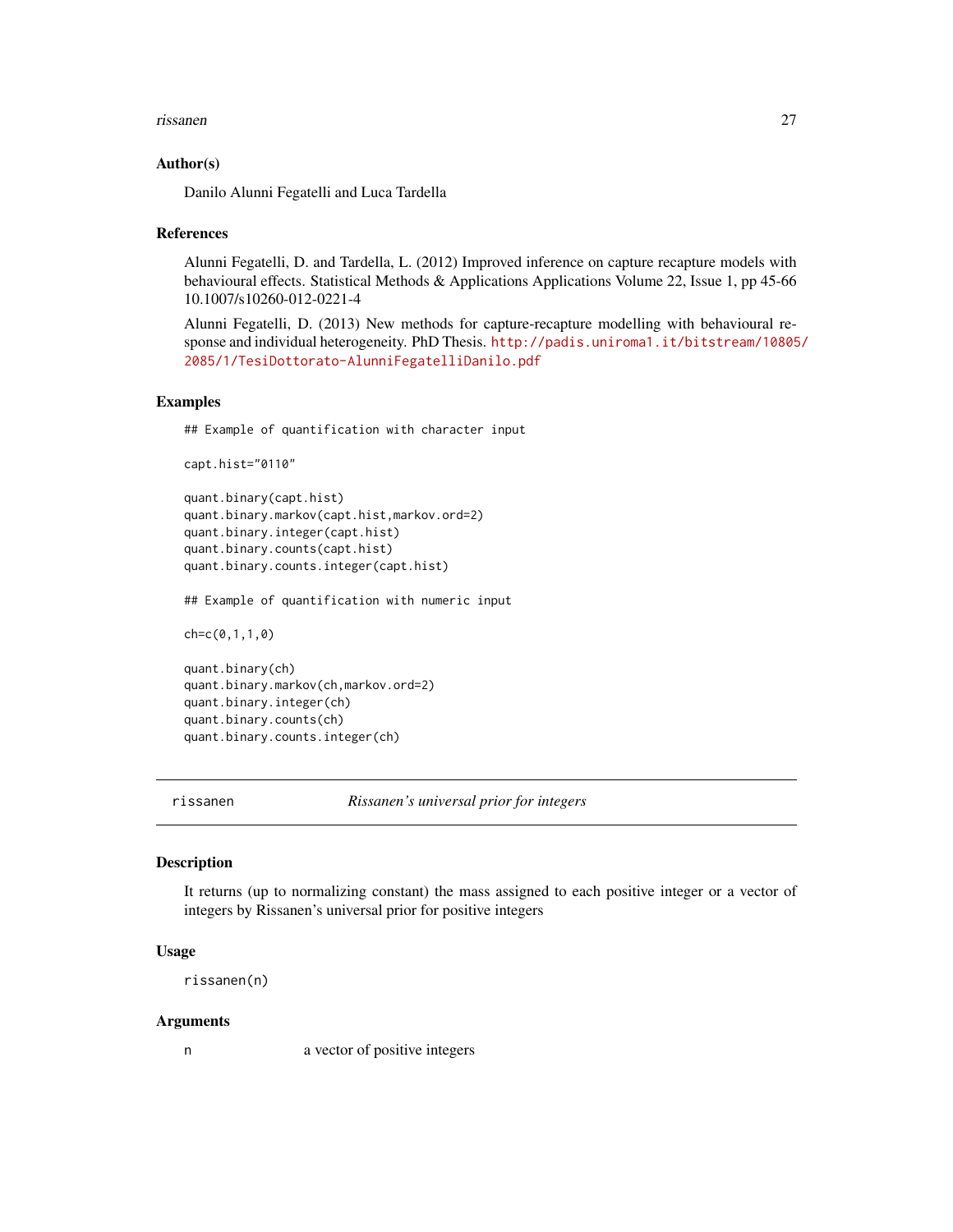#### Details

Rissanen's universal prior on positive integers is one of the default options for eliciting a noninformative prior distribution on the unknown population size  $N$ . It is a proper prior with tails of the order between  $1/N$  and  $1/N^2$ 

#### Value

The mass assigned to each positive integer in the input vector of integers n by Rissanen's universal prior for positive integers

$$
Q(n) = 2^{-\log^*(n)} \qquad n > 0
$$

where  $\log^*(x) = \log(x) + \log(\log(x)) + \log(\log(\log(x)))$ .... where the sum involves only the nonnegative terms. Notice that masses are not normalized hence they do not add to one but to a finite positive real constant

$$
c = \sum_{n=1}^{\infty} Q(n)
$$

#### Author(s)

Danilo Alunni Fegatelli and Luca Tardella

#### References

Rissanen, J. (1983) A universal prior for integers and estimation by minimum description length. Ann. Statist. 11, no. 2, 416-431

#### Examples

# Notice that masses are not normalized hence they do not add to one but to a finite # positive real constant c

rissanen(1:5)